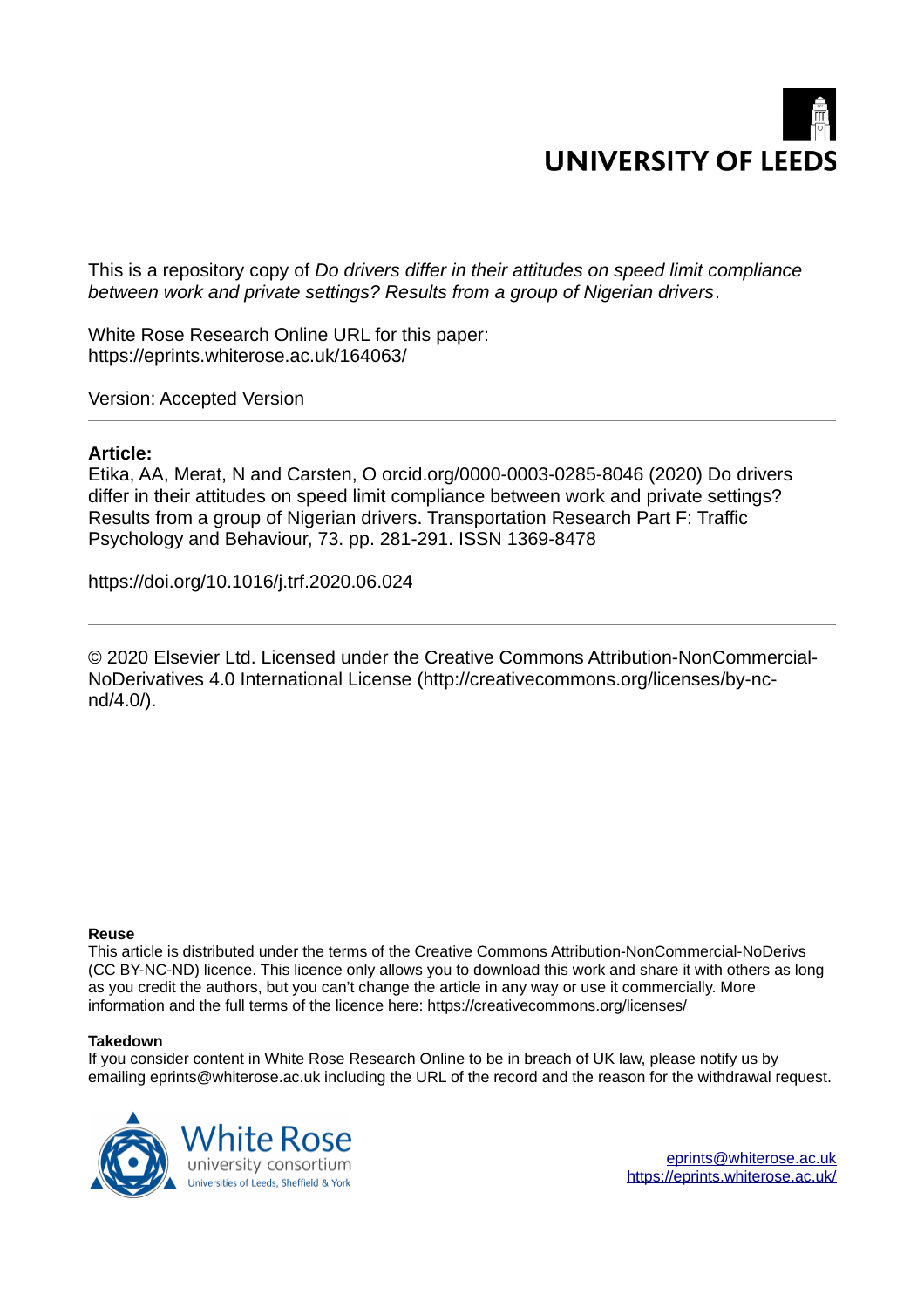# **Do drivers differ in their attitudes on speed limit compliance between work and private settings? Results from a group of Nigerian drivers.**

# **Anderson A Etika<sup>1</sup> , Natasha Merat<sup>2</sup> , and Oliver Carsten<sup>2</sup>**

*1.Department of Civil Engineering, Cross River University of Technology, Calabar, Nigeria 2. Institute for Transport Studies, University of Leeds, Leeds UK Correspondence: andersonetika@yahoo.com*

# **Abstract**

Existing evidence suggests that drivers, particularly those who work in companies with strong road safety cultures exhibit different sets of speeding attitudes and behaviours in work and private driving. Using Ajzen and Fishbein's (1980) Theory of Planned behaviour (TPB) and onroad driving experiments, this study examined the self-reported and objective behaviour of driving within posted speed limits for a sample of fleet drivers. The findings show that the TPB explained up to 24% of the variance in intention to comply with speed limits. Drivers' attitude emerged as the most significant predictor and strongest correlate with intentions to comply with the speed limit in both work and private vehicle.

Further analysis revealed participants had a higher intention to comply with speed limits in their work than private vehicle. Also, investigation of the relationship between TPB variables and observed speeding behaviour suggests that participants with higher intention to comply with the speed limit or high perceived behavioural control (PBC), exceeded the speed limit less often than those with lower intention to comply with the speed limit or low PBC. The findings have important theoretical and applied implications for development of better speed limit compliance interventions to improve driving behaviour, and road safety in general.

**Keywords:** Speeding behaviour, Theory of Planned Behaviour, Road safety.

# **1 Introduction**

Road traffic crashes have been listed as one of the main contributors to work-related fatalities. Police accident data show that every year, almost a third of road deaths (500) in the UK involve drivers or riders who are driving for work (RoSPA, 2018). Work-related road traffic deaths are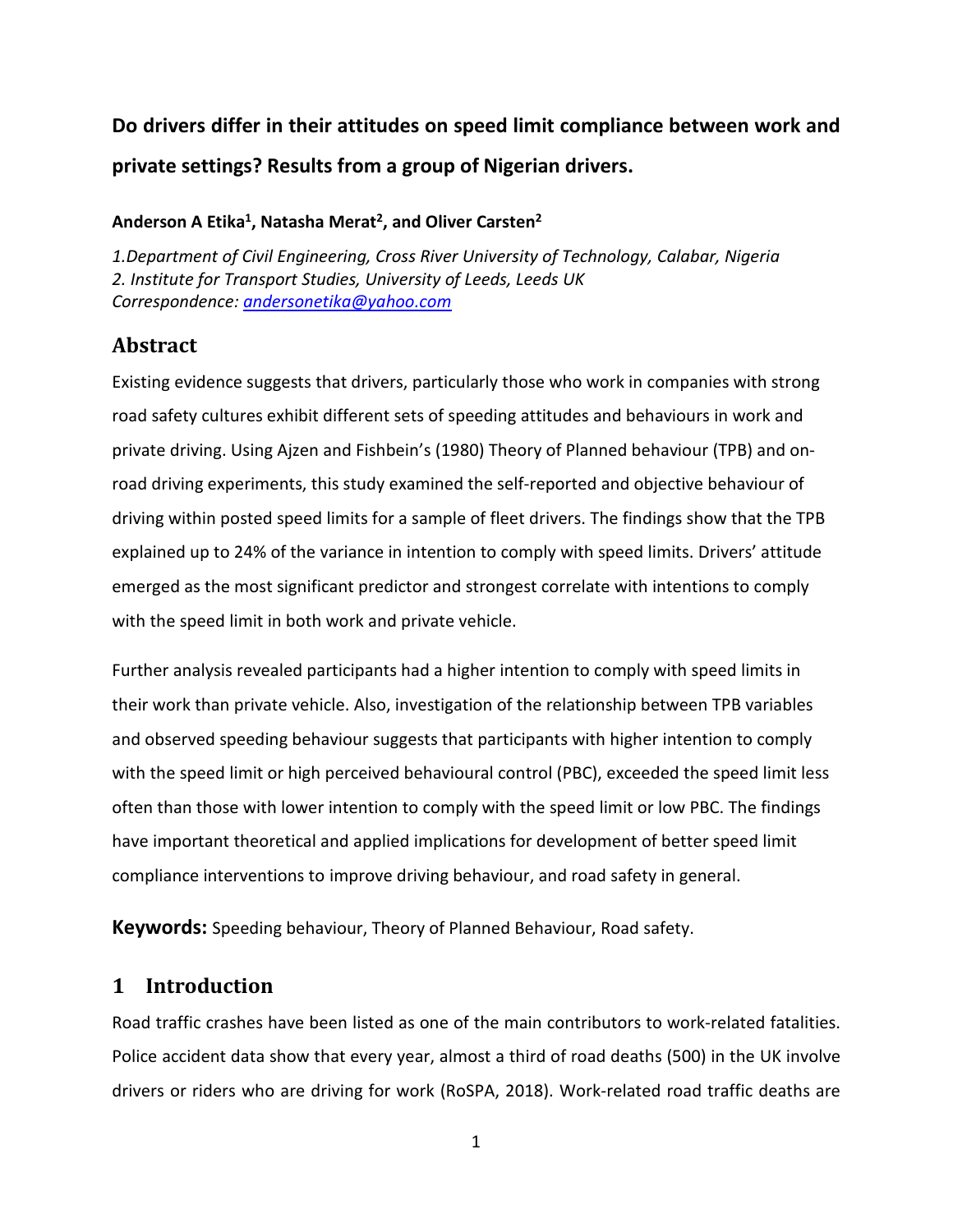estimated to account for 33% of work fatalities in Australia, 22% in the United States, and 16% in New Zealand (Driscoll, Marsh, McNoe, Langley, Stout, Feyer, and Williamson, 2005). The situation is worse in low- and middle-income countries such as Nigeria, where, according to the Federal Road Safety Corps (2017), 60% of vehicles in road traffic crashes are being driven for work purpose.

Work-related drivers have been described as those who drive at least once per week for work purposes (Haworth, Tingvall, and Kowadlo, 2000), and include those who drive public transport services, courier, police, company and government cars, emergency services and those who drive their private vehicles for work-purposes. Therefore, it has become necessary to investigate the determinants of work-related crashes so that effective interventions can be implemented.

#### **2 Traffic Safety Culture**

The relationship between organisational factors and risky driving behaviour in occupational settings have been examined by several studies. The concept underpinning these studies is that; the culture of an organization greatly affects their employees' decision-making and behaviour (Casey, Griffin, Flatau Harrison, & Neal, 2017). A study by Downs, Keigan, Maycock, and Grayson, (1999), found that, while the driving culture in some organisations puts business needs such as delivery quotas before safety needs, in other organizations factors such as environmental concerns and delivery of expensive or dangerous materials motivate increased safety consciousness. The study also found that "the safety culture of an organisation is critical in determining how organisations address safety problems and how satisfied they are with the outcome" (Down et al, 1999, p. 15). This is supported by Haworth et al. (2000) who propose that the safety culture of a company can have a significant impact upon attitudes towards driver safety and safe driving behaviour.

A study by the Department for Transport (2004), investigating the relationship between organizational safety culture, worker–driver attitudes, and accident risk in Great Britain, concluded that there is a moderate relationship between safety culture and attitudes, and between attitudes and accidents, with great potential for improving traffic safety. Newnam, Watson, and Murray (2002) found drivers who work in organisation with a strong safety culture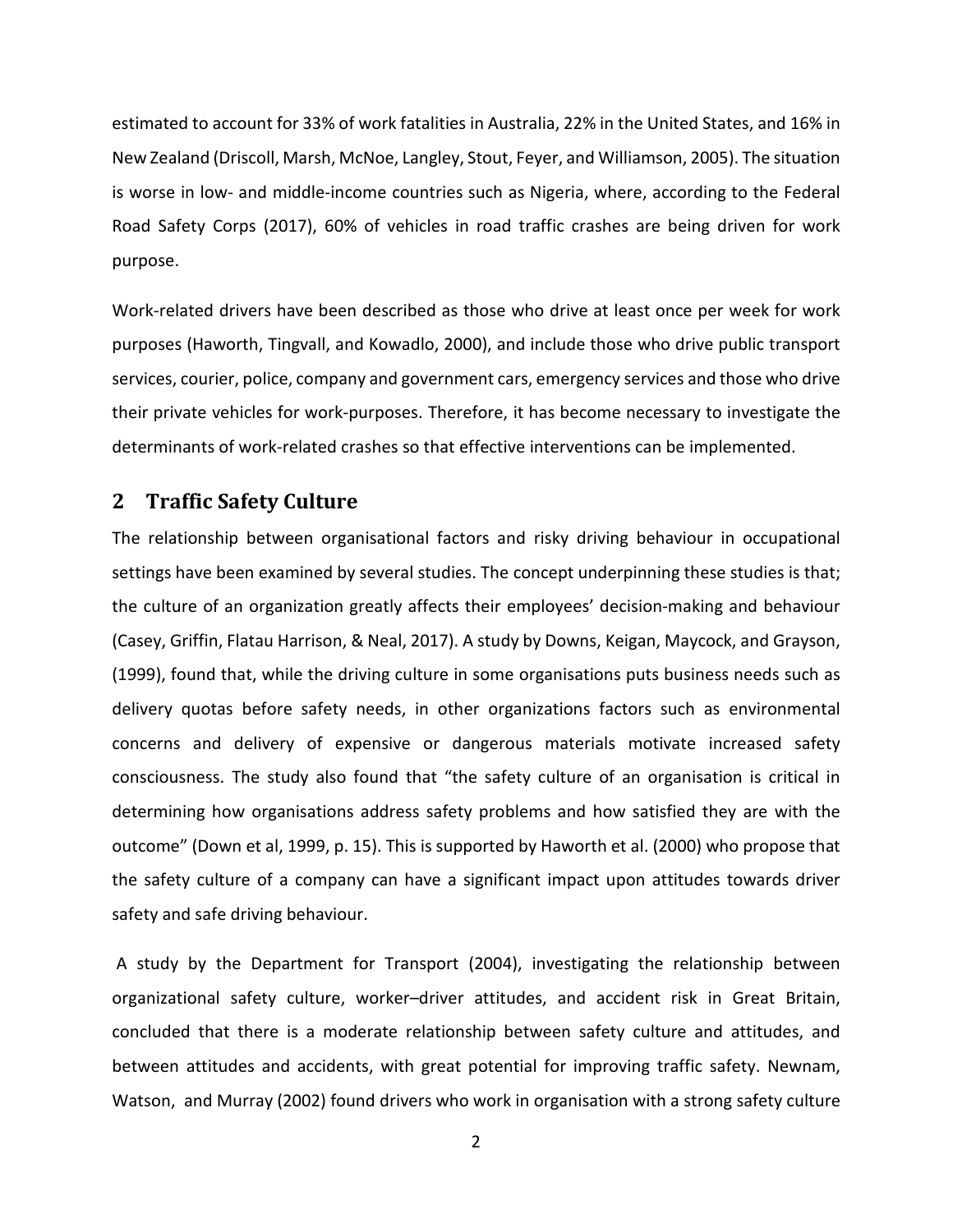reported overall safer driving behaviour in a work vehicle than those with less strict safety policies in place. Mokarami et al. (2019), examined the causal relationship between aberrant behaviors by public transportation drivers in Iran and organizational safety culture. Their results revealed a negative relationship between safety culture and crashes, with promotion of a safety management system likely to improve the employees' safe behaviors.

Edwards, Davey, and Armstrong (2013, p.77), proposes a synthesised definition of safety culture as "the assembly of underlying assumptions, beliefs, values and attitudes shared by members of an organisation, which interact with an organisation's structures and systems and the broader contextual setting to result in those external, readily-visible, practices that influence safety''. In the context of road transportation, *Traffic Safety Culture* (TSC) is an emerging concept, which is gaining traction among road safety experts and offers great potential for improving traffic safety (Edward et al., 2014; Islam et al., 2017). According to Edward et al. (2014), TSC can be described as consisting of elements of national culture which influence traffic safety" (p. 295). Thus, to be able to transform the TSC of a population, there is need to measure the prevailing beliefs, values and attitudes shared by members of that population, and identify areas that require improvement.

#### **2.1 Theory of Planned Behavior (TPB) and context of current study**

Excessive speed is a major contributory factor to road accidents, injuries and deaths across the world. Also, many studies have demonstrated that speeding is the most common work-related risky driving behaviour (Wishart, Davey, and Freeman, 2006; Lajunen, Parker, and Summala, 2003; and Stradling, 2000). According to Adams-Guppy and Guppy (1995), work-related drivers are more often faced with time-pressures than other drivers, which reflects a potentially important utility in their driving-based decision-making, with a likely consequence for behaviours such as speeding. However, Newnam, Watson, and Murray (2004), using Ajzen and Fishbein's (1980) Theory of Planned Behaviour (TPB), carried out one of the only other similar studies examining the factors influencing driver's speeding behaviour in work and private settings. Results showed, drivers in their study had a higher intention to speed in their private vehicles than when using a work vehicle. According to the TPB, volitional behaviour, is to a large extent,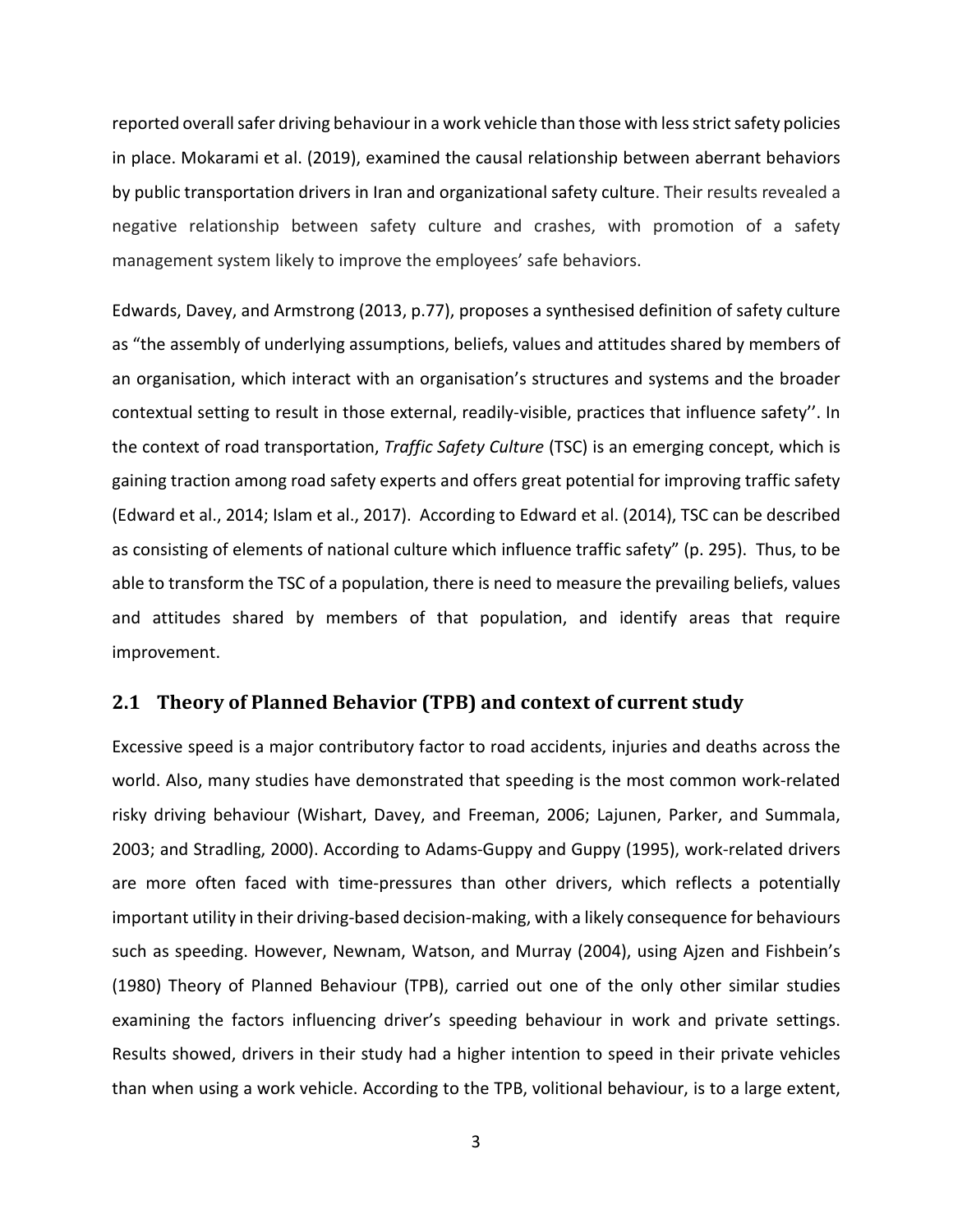determined by intention; which is summary of the motivation or willingness to perform the behaviour and the Perceived Behavioural Control (PBC); which is people's perception of their ability to perform the behaviour. The TPB holds that Intention is independently determined by the cognitive variables of Attitude; which is the degree to which a person has a positive or negative evaluation to performing the behaviour, Subjective Norm; the perceived social pressure by significant others to perform or not perform the behaviour) and PBC. Newnam et al. (2004), also report that drivers in their study were relatively more likely to receive pressure by significant others to speed in a personal vehicle than in a work vehicle. Their findings also show the components of the TPB to be more influential in predicting speeding behaviour in drivers who work for companies with more extensive organisational policies and practices than those with fewer. However, it remains unclear if these findings can be readily applicable in low-and middleincome countries (LMIC) which according to Lund and Rundmo (2009) have drivers with higher risk perceptions due to their overall higher exposure to risky and unsafe traffic conditions.

A major criticism of past TPB studies have been the use of self-reported measure of behaviour. Although self-reports are widely recognized as an efficient methodology in traffic and safety studies, they are known to be vulnerable to a few biases that can lead to both under- and overreporting, particularly in relation to abberant, or potentially criminal forms of behaviour such as speeding (Elliot et al., 2007). According to Conner et al. (2007) self-report can lead to an overestimation of the relationship between intentions and behaviour. Thus, it is particularly valuable to identify the impact of self-reported TPB variables and objectively measured speeding behaviour. A meta-analysis of the TPB by Armitage and Conner (2001), found that intention and perceived behavioural control were relatively poor predictor of observed speeding behaviour assessed from traffic records (accounting for 20% of the variance, on average) compared with self-reports (accounting for 31% of the variance, on average). However, a driving simulator study by Elliot et al. (2007) reported intentions significantly predicted observed speeding behaviour accounting for between 31-39% of the variance. However, this rose to 67% for self-reported speeding behaviour. Although both Armitage and Conner, 2001; Elliot et al., 2007 studies support the argument that self-report can lead to an overestimation of the relationship between intentions and behaviour. It is worth noting that the variance in Elliot et al. study was between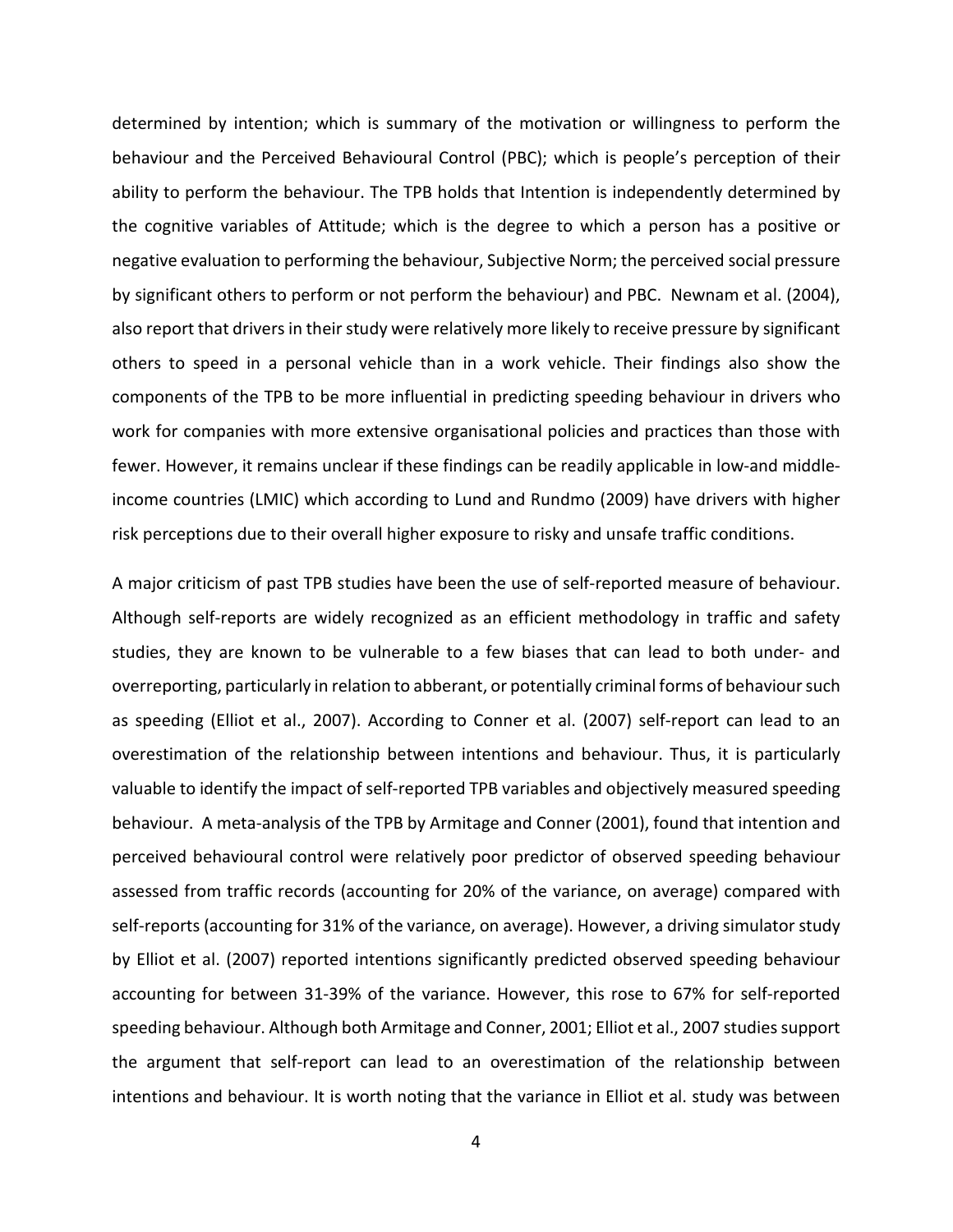11 and 19 percentage points greater than that found by Armitage and Conner. A possible explanation is that the behavioural measure used in the latter study were likely to have been a more reliable assessment of speed over entire driving route than those observed in the former (Elliot et al., 2007). It will therefore be valuable to explore the prediction of TPB variables with speeding behaviour assessed from in-vehicle speed monitoring linked to systems to locate a car on specific road governed by a speed limit and in real traffic.

Accordingly, the present study was divided into two parts of subjective and objective behavioural data collection. It involved examining the predictors of speeding behaviour in the work and private vehicles of Nigerian drivers who work in a company with a strong safety culture using selfreported TPB-based questionnaire, and their association with objectively measured speeding behaviour obtained by means of GPS logged data from on-road driving, (driver's speeding behaviour was not objectively measured in their work setting due to company privacy policies).

### **3 Methods**

#### **3.1 Participants**

Participants were sampled from drivers who work for a large multi-national oil and gas company operating in Nigeria with strict safety policies across the whole company including Nigeria. According to Downs et al. (1999), the transportation of hazardous and expensive materials by such a company and environmental concerns makes them more active in driver safety and strict safety culture. As part of the recruitment process, 150 paper questionnaires were distributed through driver representatives. Sixty-eight drivers returned their questionnaires completed, thus, indicating interest in participating in the study. Unfortunately, only 20 of those drivers who returned their questionnaire participated in the on-road driving phase.

The relatively low response rate of 45% was due to participants personal circumstances with respect to car ownership (i.e. drivers needed to drive a private vehicle at least once a week to participate in the study). While the low on-road test drives (13.6%) was in part due to considerable complications with participants work/private schedules (participants were only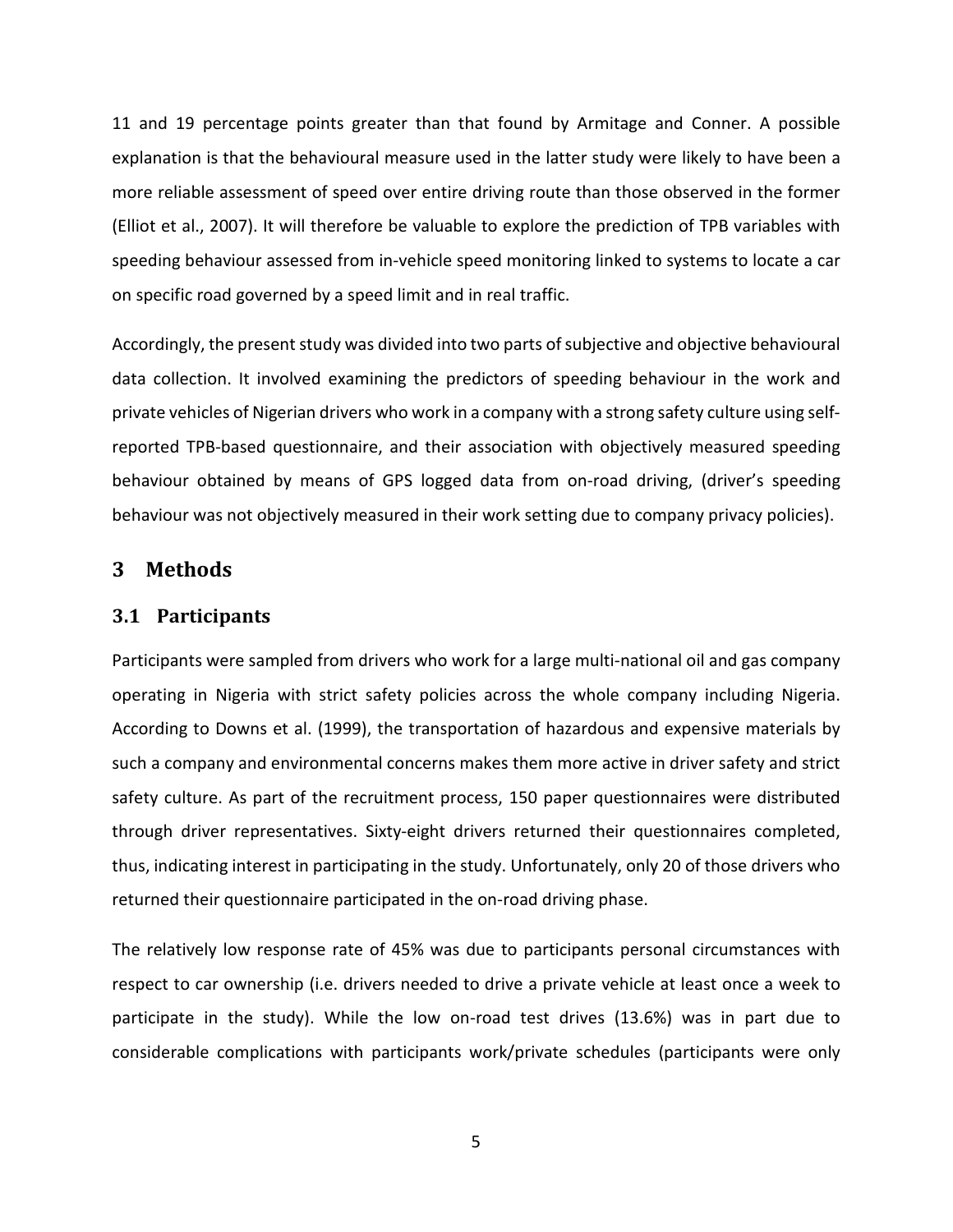available on weekends), and the study was also limited by time and finances. However, the 20 drivers who completed the study were representative of the whole group.

All participants were males (demonstrating that fleet and commercial driving is an exclusively male dominated sector in Nigeria). Over 80% of the participants were above the age of 36 with a maximum age of 55. Participants had an average driving experience of 17 years with 85% of them having driven for a fleet company for the past 5 years. They reported an average of 20,000 kilometre work mileage and 15,000 kilometres private vehicle mileage.

#### **3.2 Design of Questionnaire**

Fishbein and Manfredo (1992) propose that people's beliefs about a behaviour will always vary and more importantly, from population to population, as beliefs cannot be assumed to be transferable among different populations. Thus, the need for elicitation studies of the population beliefs to be carried out wherever the TPB is to be used to predict behaviours. Through three focal group discussions, salient beliefs underpinning speeding behaviour among Nigerian drivers were elicited and informed the foundation for the design of the direct-based-measure TPB questionnaire. Key findings from the focus group discussions indicate that although speed limit compliance was perceived as being socially acceptable with perceived advantages, participants still believed they were personal gains from violations irrespective of the adverse negative consequences. Family members, employers and enforcement agencies were important others who encourage speed limit compliance. Bad road infrastructure and time constraints were identified as factors that ease and impede the behaviour respectively. (Only findings relevant to the reported analysis are discussed, detailed results of the elicitation study are discussed in a separate work under review).

The questionnaire also adapted standard items used in previous studies by Parker, Manstead,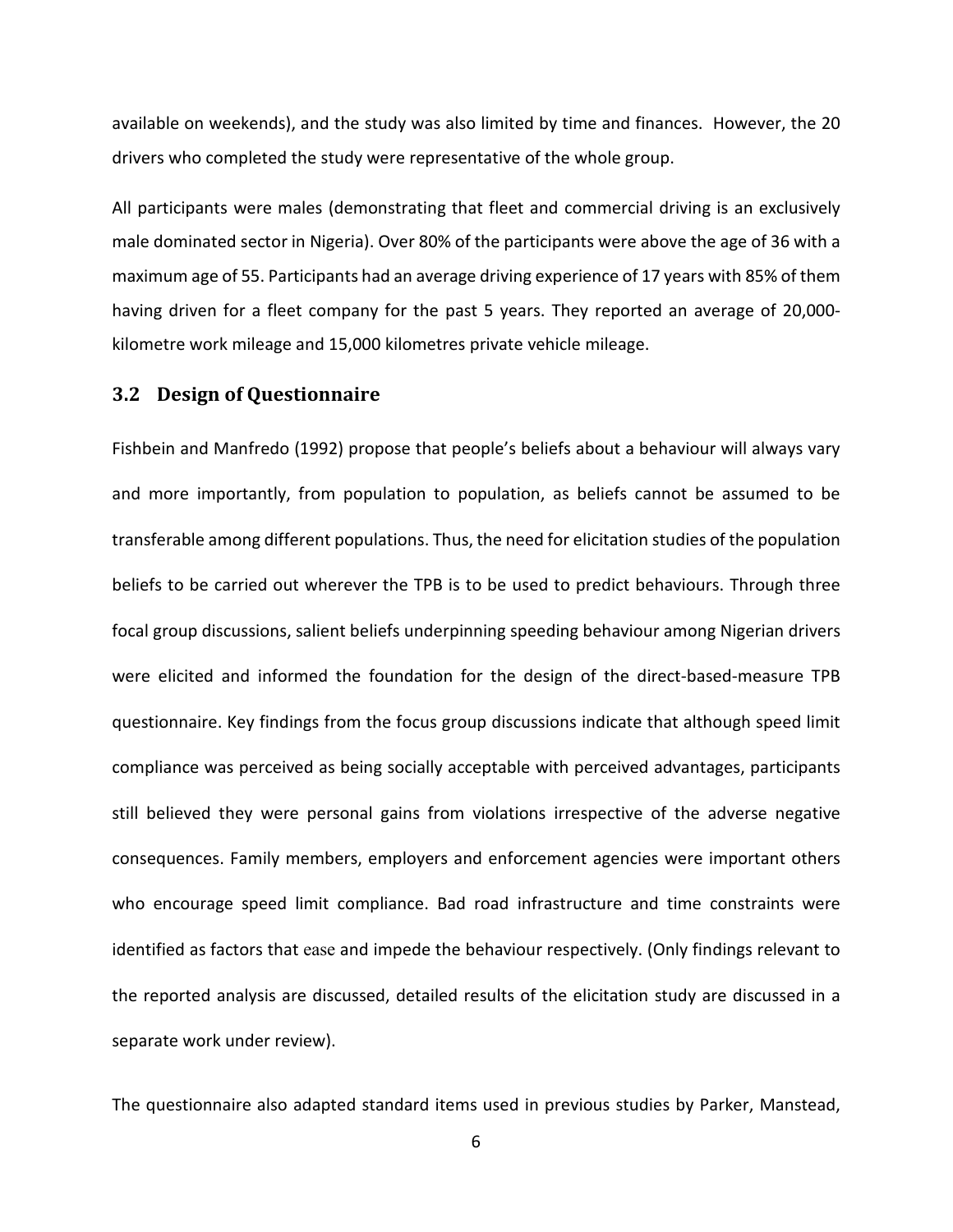Stradling, and Reason, 1992; Newnam et al., 2004; Stead, Tagg, MacKintosh, and Eadie, 2005. The questionnaire comprised of 6 sections collecting information relating to participants' general driving demographics, attitudes and behaviour in relation to speed limit compliance in both driving in work and private settings. Section one elicited demographic information regarding weekly driving, mileage, vehicle type and age. Section two elicited participant's perception to their organisation safety policies. Section three measured participants self-reported speed limit compliance behaviour in work and private vehicles. Section four and five independently examined the Theory of Planned Behaviour (TPB) constructs (Attitude, subjective norm and PBC) in work and personal vehicles with a preceding hypothetical scenario methodology used by Parker, Stradling, and Manstead (1996). Section six elicited participants intentions to comply with speed limits. Attitudes, subjective norm, PBC and intention were measured using 5-point Likert scales of 1, "strongly disagree" to 5 "strongly agree", with a high score indicating a variable is favourable towards speed limit compliance. Self-reported behaviour was measured using a 5 point Likert scale of 1, " every time" to 5 "never" (high score indicating high levels of compliance with speed limits). However, to reduce response bias or tendencies of social conformation some items were negatively phrased.

|  |  |  | Table 1:TPB items measured |
|--|--|--|----------------------------|
|--|--|--|----------------------------|

| S/N              | <b>Items</b>                                                                            |
|------------------|-----------------------------------------------------------------------------------------|
| <b>Attitudes</b> |                                                                                         |
|                  | Respecting the speed limit reduces the chance to get involved in a crash.               |
| 2                | Respecting the maximum speed limit makes you drive in a more relaxed way.               |
| 3                | It is Ok to exceed the speed limit as long as you drive carefully.                      |
| 4                | Exceeding the speed limit would help me arrive my destination more quickly.             |
| 5                | It is OK to exceed the speed limit as long as you don't have passengers in the vehicle. |
| 6                | Respecting the speed limit makes you need more time to reach your destination.          |
|                  | would favour stricter enforcement of the speed limit on all roads.                      |
| 8                | Exceeding the speed limit would make me feel excited.                                   |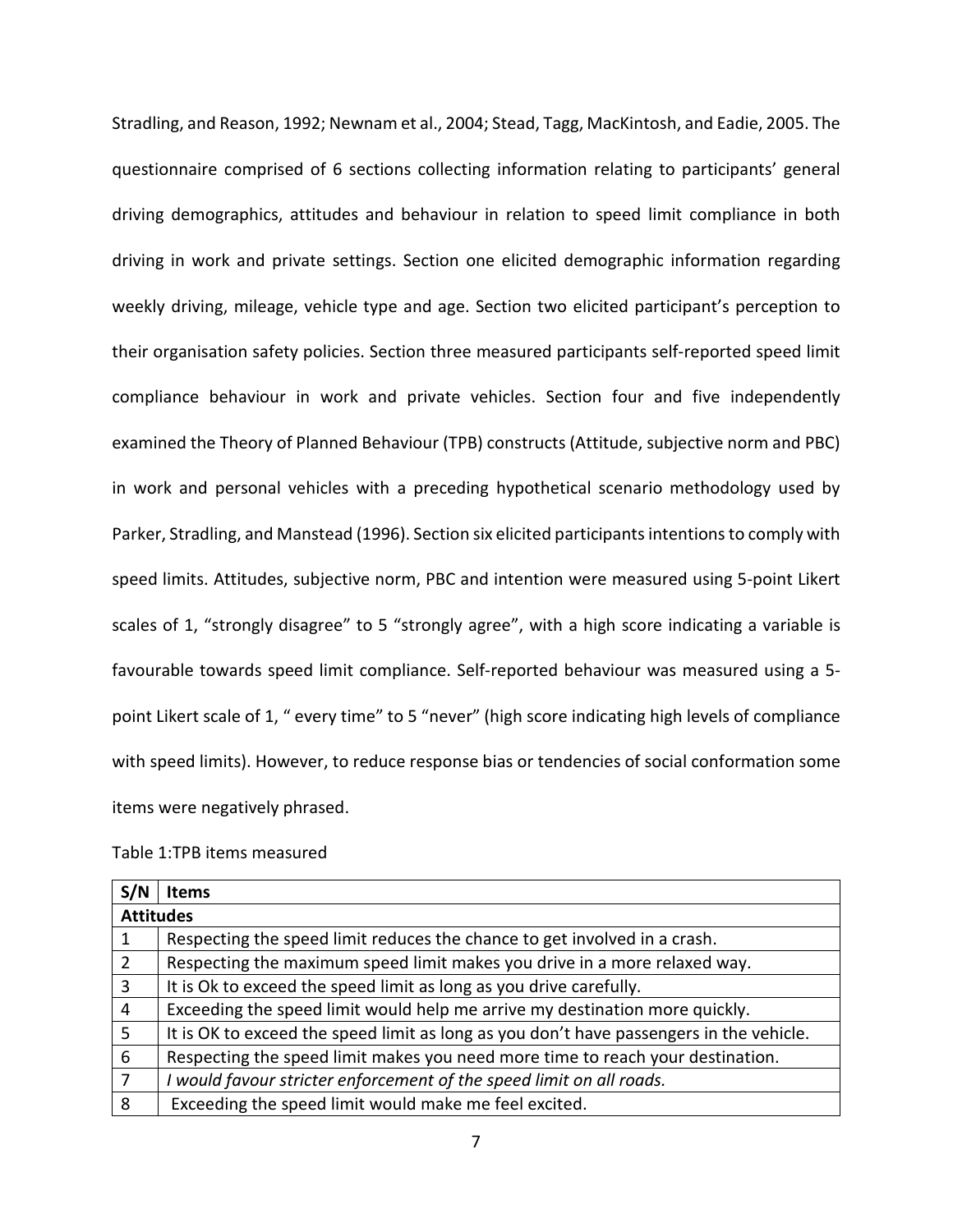|                | <b>Subjective Norm</b>                                                                           |
|----------------|--------------------------------------------------------------------------------------------------|
| $\overline{7}$ | The boss would think that I should speed 10 km/h over the limit.                                 |
| 8              | Other work drivers would think that I should speed 10 km/h over the limit.                       |
| 9              | Family members would think that I should speed 10 km/h over the limit.                           |
| 10             | The police/ FRSC would think that I should speed 10 km/h over the limit.                         |
|                | <b>Perceived Behavioural Control</b>                                                             |
| 11             | I am more likely to exceed the speed limit if I am in a hurry.                                   |
| 12             | I find it difficult to keep to the speed limit if the traffic around me is going faster than the |
|                | speed limit.                                                                                     |
| 13             | I find it difficult to comply with speed limits when the road network is good.                   |
|                | <b>Intention</b>                                                                                 |
| 14             | I intend to drive within the speed limit on urban roads.                                         |
| 15             | I intend to drive within the speed limit on highways roads.                                      |
|                | Self-reported speeding                                                                           |
| 16             | Exceed the speed limit by more than 10 km/h on urban roads?                                      |
| 17             | Exceed the speed limit by more than 20 km/h on urban roads?                                      |
| 18             | Exceed the speed limit by more than 10 km/h on highways?                                         |
| 19             | Exceed the speed limit by more than 20 km/h on highways?                                         |
| 20             | How often do you disregard the speed limit on an urban road?                                     |
| 21             | How often do you disregard the speed limit on a highway?                                         |
| 22             | Deliberately disregard the speed limit late at night or very early in the morning?               |
| 23             | Find yourself travelling above the speed limit without realising you are doing it?               |
| 24             | Not knowing the speed limits of the road you driving?                                            |

Note: All items in italics were informed from the focus discussions.

## **3.3 Procedure**

Fleet drivers from a company involved in the production and distribution oil/petroleum products were approached to take part in the research. After accepting to take part in the study, participants were provided with information and definition of terms. Examples are "work vehicle driving: means driving in any work-related vehicle or situation; "private vehicle driving" means driving personal vehicles or any non-work related vehicle; "speed limit violation" means any occasion where you are travelling above the speed limit in either an urban area (50km/h) or on a highway (80km/h). Participants were assured of anonymity and the need for honest responses. Furthermore, drivers were assured that neither their company nor any other organisation would have access to their individual responses or on-road driving data. All data will be available only to the individual researchers involved in the study and to be used for academic purposes only.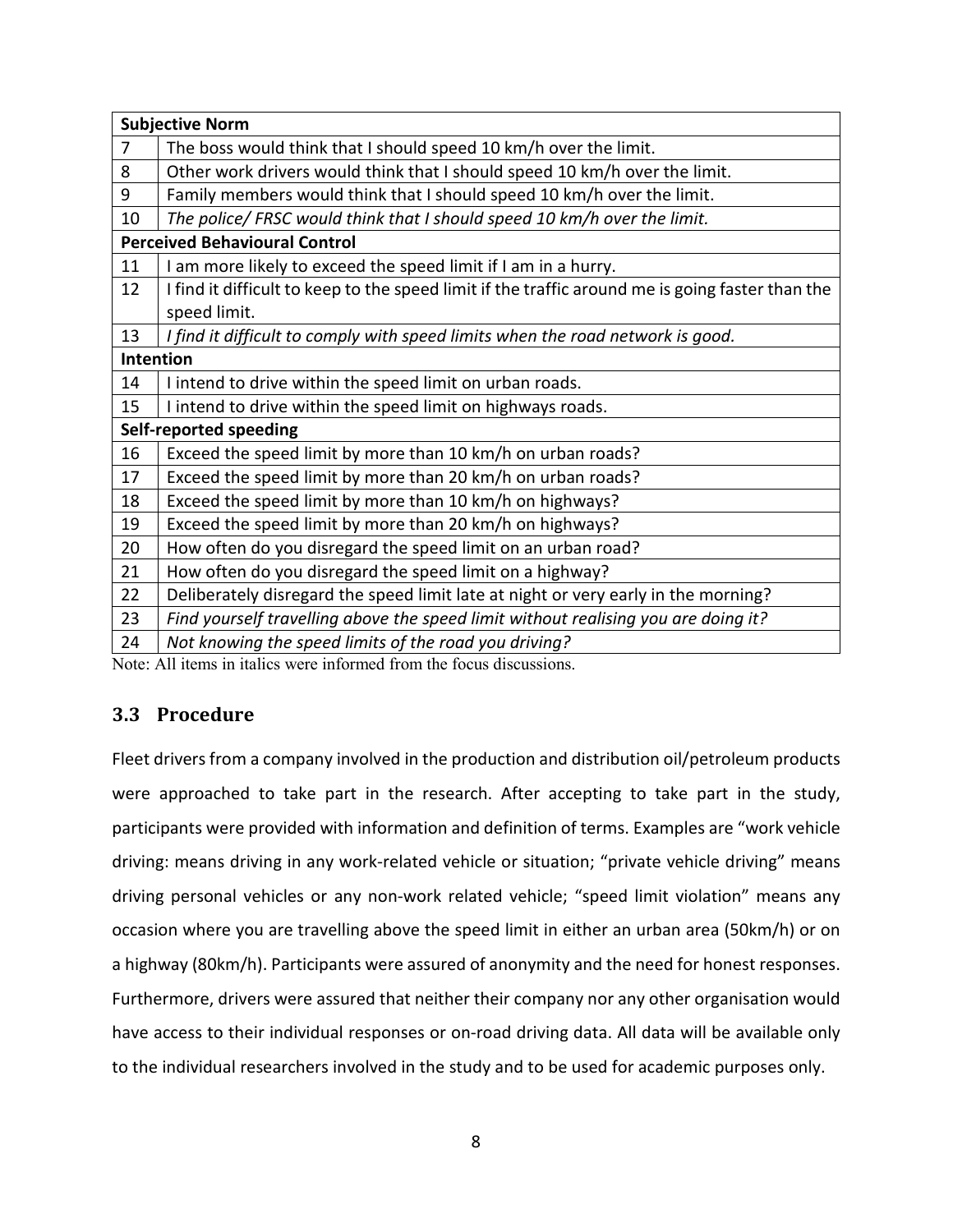To increase the participation rate in the study, drivers were informed of the opportunity to receive an incentive of N10,000 (ten thousand naira, the equivalent of £20) for their participation in the study. Prior ethical approval had been granted by the Research Ethics Committee of the University of Leeds with Ethics reference: AREA 16-011.

The study involved two phases of data collection which include; *subjective* (self-reporting of attitudes and behaviour; and *objective* (on-road driving). The subjective data collection phase began with questionnaires sent to a representative of the drivers who then administered them by hand to the drivers with an instruction to complete at home and return next day to the researcher. Upon return of the questionnaires, participants were given a reference number which was used to match their questionnaire and observed behavioural data.

The objective data collection phase of the study involved 20 of the participants (part of those who completed the attitudinal questionnaire) driving through a test route of 46km length. The initial choice of this route was based on the suggestion of the Federal Road Safety Corps (the agency responsible for road traffic safety in Nigeria), and was hinged on the following factors: (1) free flowing traffic conditions (2) availability of different speed limit zones and signage (3) known route with high traffic crashes and fatalities. A prior speed survey showed moderate speed limit violation by the driving population. While the route had varying speed limit sections, results are presented only for the 50km/h speed zones based on the fact that it was used in the hypothetical driving scenario in the questionnaire. Participants drove a hired Toyota Camry, 1999 model, during the test drives, and were asked to drive as they would normally in their day-to-day private (non-work) driving. The drives were done without an observer or experimenter in the car to minimise observer effects. Participants' speeding behaviour was logged on a hand-held 1hz GPS logger which was kept on top the dashboard. However, participants had no idea of what the device was or what it did. Like most on-road studies it was not possible to control for all factors and circumstances; thus, participants were asked to report to the researcher incidences of traffic congestion, adverse weather, road crashes, or any personal factor that could have prevented them from driving normally. To mitigate against these factors, all data where participants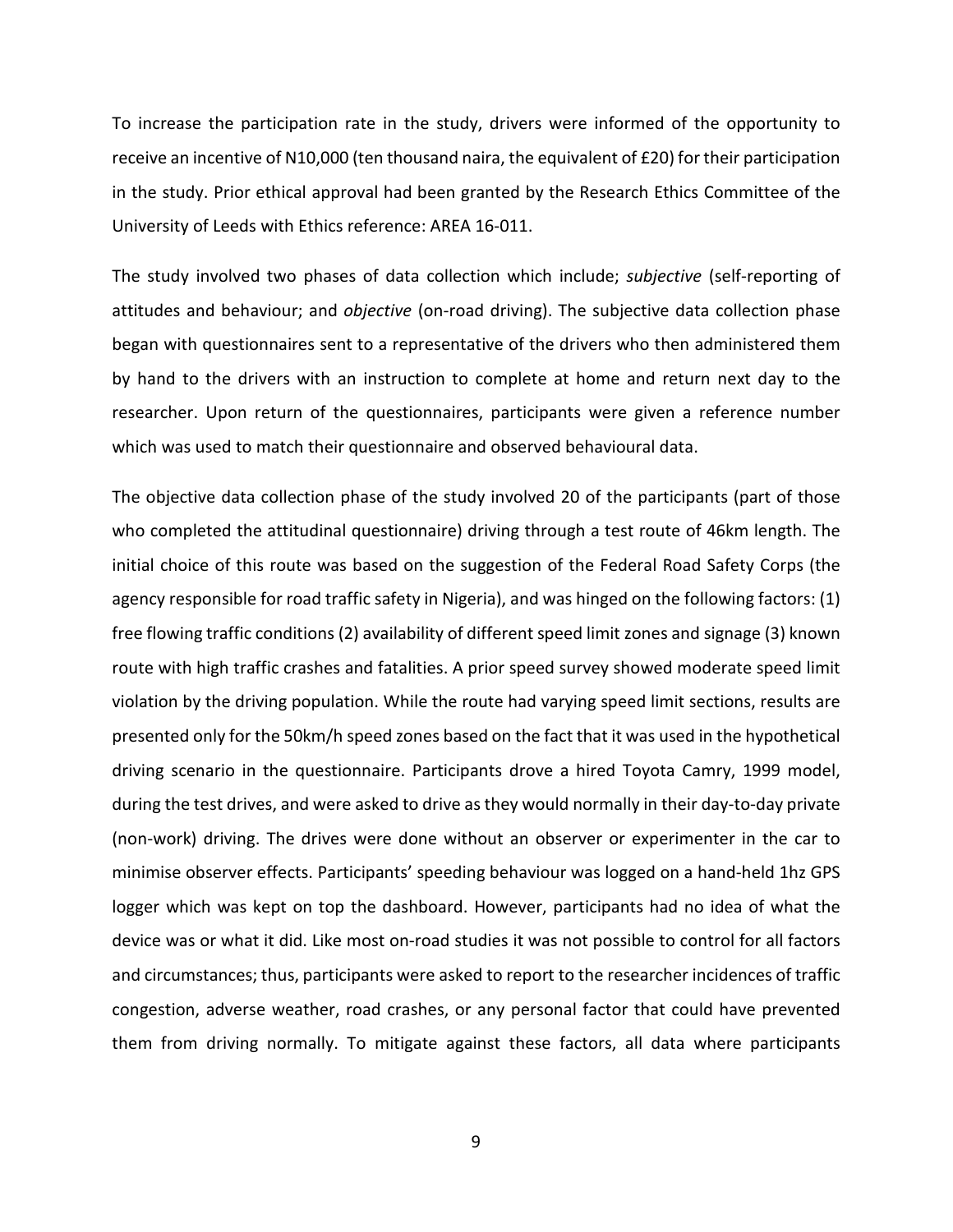reported incidents affecting their test drives (as stated above) were invalidated, and participants asked to re-test on a different date.

The time between return of self-report survey and completion of on-road drives varied among participants and was within the range of 1-5 weeks. Due to participants busy work/private schedules, and the need to avoid traffic, test drives could only be possible on weekends and between 8am-12 noon (low traffic volume were usually observed at this time). It was presumed that participants attitudes towards speed limit compliance do not just change overnight. There was no reason to believe that there will be any external factors or circumstances influencing participants attitudes and behaviour towards speed limit compliance between the time of completing the questionnaire and observed driving. There were no known speeding campaigns by government or their employer or anybody during this period. Hence the expectation that their attitudes were stable at the time.

# **4 Results and Discussion**

# **4.1 Descriptive statistics and correlations in the TPB and Self-reported behaviour**

From the analysis, results show mean scores ranging from 3.81- 4.58 on a 5.0 scale. Table 2 shows the mean scores of each TPB variable were above the midpoint indicating that overall, the participant's attitudes, subjective norm, PBC, intentions and self-reported behaviour were more favourable towards speed limit compliance. The results also show that the scores were slightly higher for driving in work vehicles than in private vehicles. There was a slight spread of the scores about the mean as can be seen from the standard deviations.

Due to the violation of normality by several of the measurement, Spearman correlation analysis was used to test the relationships among the TPB constructs. Results shows that participants' attitudes were positively and significantly correlated with their intentions in both work and private vehicles (r=.438; r=.444 respectively). Participant subjective norm was significantly and positively correlated with their intention to comply with speed limit in their work vehicle only (r=.314). There was no significant correlation between their PBC and intentions in either their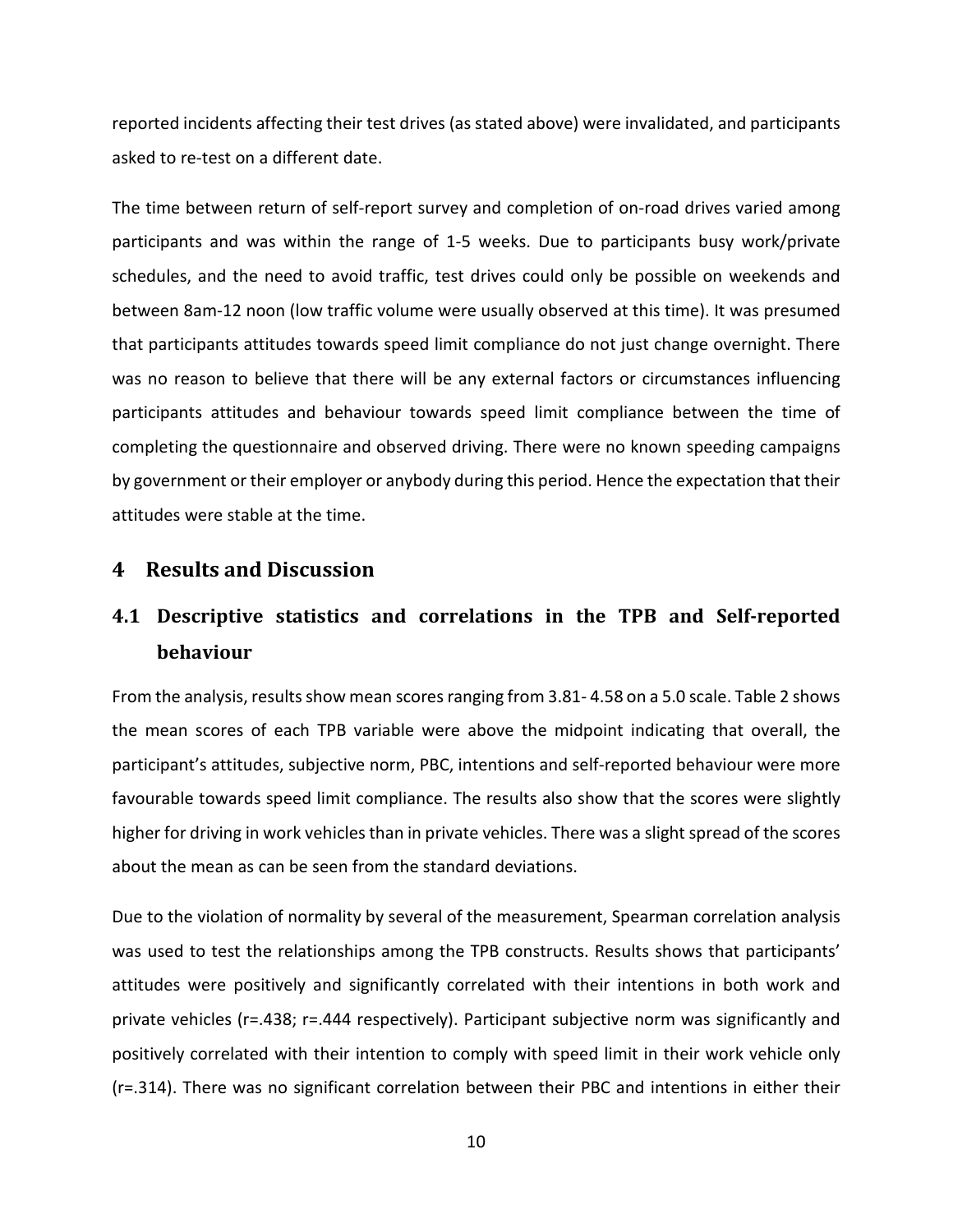work or private vehicle. These results compare to some extent with those found by general analyses of the TPB on speed limit compliance (e.g Elliot et al., 2007; Tavafian et al., 2011). They are also comparable with Newnam et al. (2004) TPB study that focused specifically on drivers' intentions to speed. The Newnam et al. study found attitude to be negatively correlated with intention to speed in both work and private vehicles.

Analyses also revealed significant correlations between self-reported behaviour and TPB variables in both work and private vehicles. However, subjective norm was not significantly corelated with self-reported behaviour in private vehicles.

| Table 2: Descriptive Statistics and correlations for the TPB variables and self-reported speeding |  |  |
|---------------------------------------------------------------------------------------------------|--|--|
| behaviour                                                                                         |  |  |

|             | $N = 68$            |        |                |           |            |          |                        |     |        |                          |           |              |          |          |
|-------------|---------------------|--------|----------------|-----------|------------|----------|------------------------|-----|--------|--------------------------|-----------|--------------|----------|----------|
| Variable    | <b>Work Vehicle</b> |        |                |           |            |          | <b>Private Vehicle</b> |     |        |                          |           |              |          |          |
|             | A                   | Mean   | A              | <b>SN</b> | <b>PBC</b> |          | B                      | α   | Mean   | A                        | <b>SN</b> | <b>PBC</b>   |          | в        |
|             |                     | (SD)   |                |           |            |          |                        |     | (SD)   |                          |           |              |          |          |
| Attitude    | .68                 | 4.32   | 1.00           | $-0.09$   | .097       | $.438*$  | $.101**$               | .68 | 4.08   | 1.00                     | .086      | $-.251$ **   | $.444*$  | $.493*$  |
|             |                     | (0.51) |                |           |            |          |                        |     | (0.57) |                          |           |              |          |          |
| Subjective  | .90                 | 3.81   | $\blacksquare$ | 1.00      | $.526*$    | $.314*$  | $.390*$                | .87 | 3.27   | .086                     | 1.00      | .086         | .144     | .011     |
| <b>Norm</b> |                     | (0.97) | .009           |           |            |          |                        |     | (1.05) |                          |           |              |          |          |
| <b>PBC</b>  | .81                 | 3.81   | .097           | $.526*$   | 1.00       | .150     | $.460*$                | .75 | 3.51   | $\overline{\phantom{a}}$ | .086      | 1.00         | $-0.030$ |          |
|             |                     | (1.01) |                |           |            |          |                        |     | (1.00) | $.251**$                 |           |              |          | $.283**$ |
| Intention   | .93                 | 4.58   | .438           | $.314*$   | .150       | 1.00     | $.260**$               | .98 | 4.03   | $.444*$                  | .144      | $-.030$      | 1.00     | $.423*$  |
|             |                     | (0.76) | $\star$        |           |            |          |                        |     | (1.23) |                          |           |              |          |          |
| Self-       | .74                 | 4.57   | .101           | $.390*$   | $.460^*$   | $.260**$ | 1.00                   | .90 | 3.26   | $.493*$                  | .011      | $-0.283^{b}$ | $.423*$  | 1.00     |
| reported    |                     | (0.53) |                |           |            |          |                        |     | (0.95) |                          |           |              |          |          |
| behaviour   |                     |        |                |           |            |          |                        |     |        |                          |           |              |          |          |

Note: A high mean value indicates attitude, subjective norm, PBC and intention in favour of complying with the speed limit. A high score for self-reported behaviour (B) indicates high levels of compliance with speed limit.

\*= Correlation is significant at the 0.01 level (2-tailed) ( $p < .01$ )

\*\*= Correlation is significant at the 0.05 level (2-tailed) ( $p < .05$ )

# **4.2 Predicting intention to comply with the speed limit**

A multiple regression analysis was carried out for the subjective data to determine how much variation of drivers' intention to comply with the speed limit is explained by their attitude, subjective norm and PBC. The regression analysis was also used to identify the predictors of drivers' self-reported behaviour.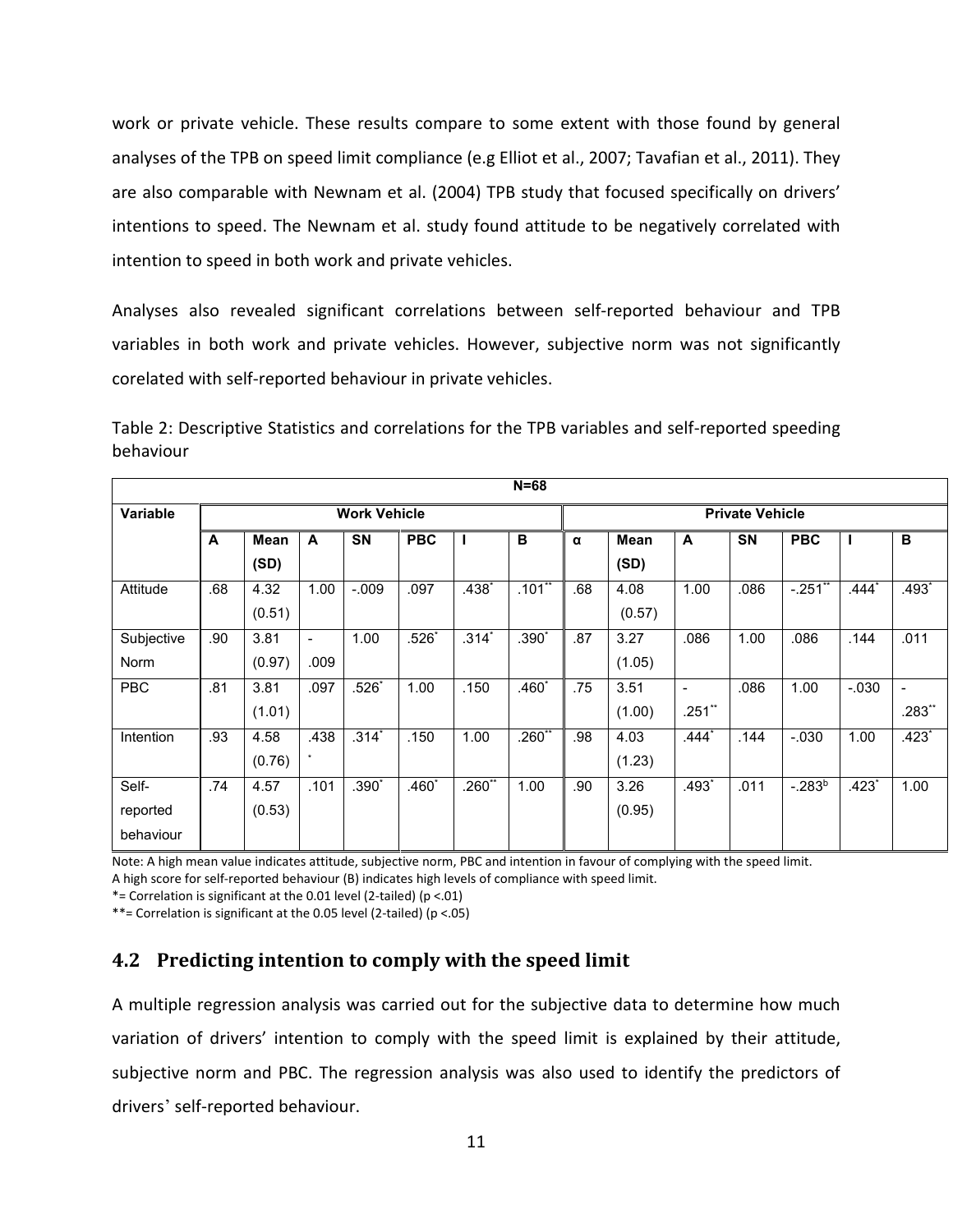Figure 1 shows the TPB significantly predicted 12.1% of the variance in drivers' intention to comply with speed limit in their work vehicles (F  $(3, 64)$  = 2.95, p= 0.039, (p<0.05) and 24% of the variance in their private vehicles (F  $(3, 64) = 6.58$ , p= 0.001, p<0.01). However, the largest and only significant prediction of intention was explained by their attitude  $\beta$  = .331, p= 0.007 (p<0.01) and β = .50, p= 0.0005 (*p*<0.01) respectively for work and private setting. This means that drivers with a positive attitude towards speed limit compliance where more likely to have the intention to perform the behaviour in both their work and private vehicles. The results are partly comparable with several studies that have demonstrated the ability of the TPB to predict intention to comply with speed limits (Elliott et al., 2004; Elliott et al., 2007; Abdul, 2014). Also, in spite the difference in the dependent variable of the current study (compliance with speed limit) and other studies that focus on exceeding the speed limit (Parker et al., 1992; Stead et al., 2005; Newnam et al., 2004), the finding are broadly similar.

However, subjective norms and PBC did not significantly contribute to the prediction of intention. These findings are not uncommon as past studies by Abdu (2014), Armitage and Conner (2001) have also identified subjective norm to be relatively weak in the prediction of intention (relative to attitude and PBC). A potential explanation for this weakness could be that having the support of important others to comply with speed limit would not necessarily lead to forming the intentions to do so. This is supported by Rivis and Sheeran (2003) who argue that subjective norm may not entirely capture all the potential normative influences which may be impacting upon an individual, as it focuses only on what the individual thinks their important others approve or disapprove. Another possible reason for the poor prediction of intention by drivers' subjective norm is that drivers are inclined to make decisions from an individualistic perspective, rather than group responsibility (Hanan, 2014). Also, they have been arguments on the need to expand the construct to capture both *injunctive norms* (social pressure on drivers to perform or not to perform from other road users including vulnerable road users and other drivers) (Haglund & Åberg, 2000), and *descriptive norms* (pressures to imitate other road users or perception of what is commonly done by others) (Haglund & Åberg, 2000; Pelsmacker & Janssens, 2007).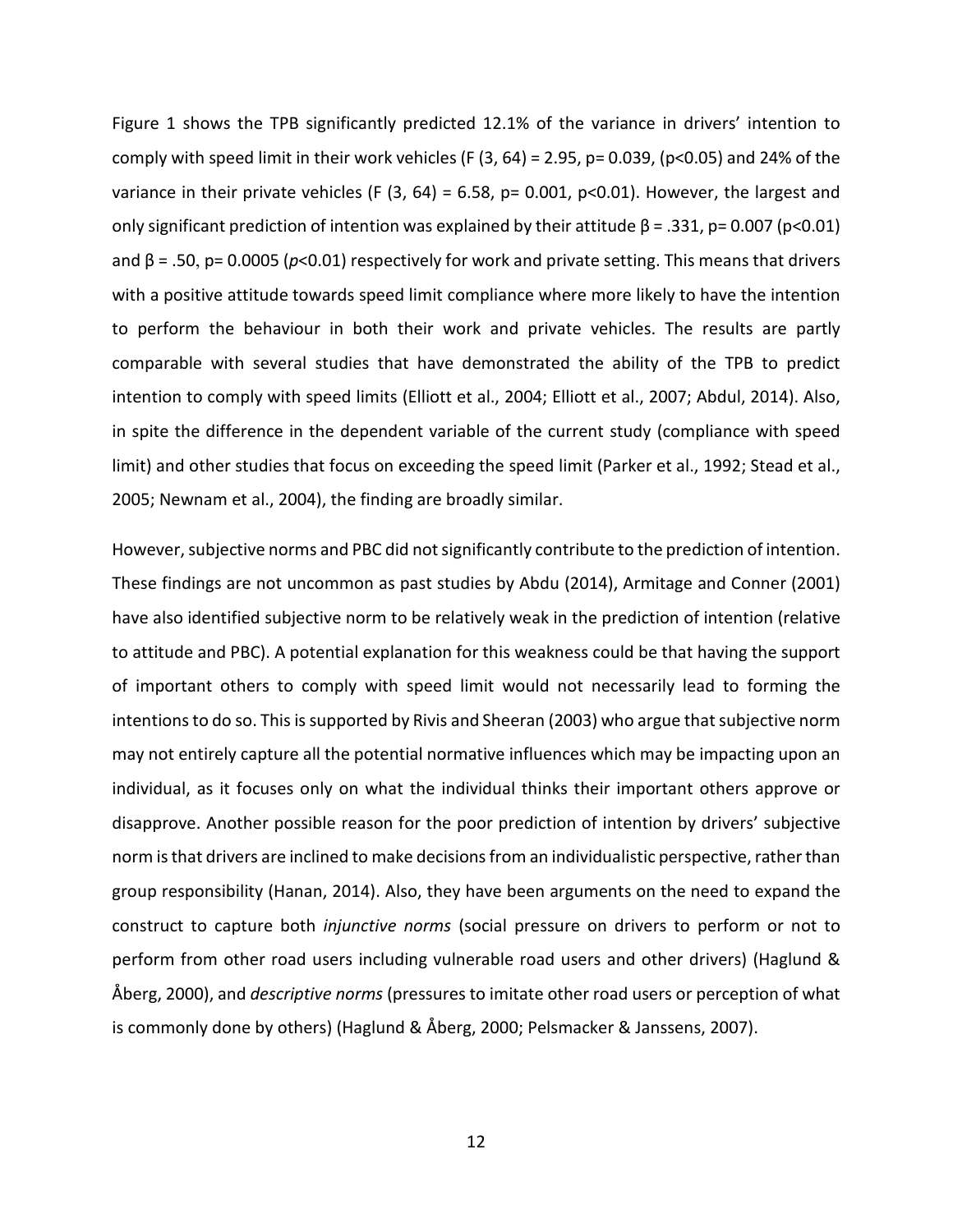According to Armitage and Conner (2001, p.472), in situations where attitudes are strong, PBC may be less predictive of intentions. Results from the current study show that participants held strong attitudes towards speed limit compliance, thus a possible explanation for the poor contribution of PBC in predicting intention.

#### **4.3 Predicting Self-Reported speed limit compliance behaviour**

Self-reported behaviour was regressed on intention and perceived behavioural control. Together these variables accounted for 44% of the variance in self-reported behaviour in private vehicles  $(R^2 = .440, F (2, 65) = 25.513, p = 0.0005, p < 0.01$ , and both were significant independent predictors ( $\beta$  = .620, p= 0.0005, p<0.01; and  $\beta$  = -.193, p= 0.042, p<0.05 respectively). These results compare favourably with those found by Elliott et al. (2004) and Abdul Hanan (2014). In contrast, there was no significant prediction of the behaviour by either intention or PBC in work vehicles ( $R^2$  = .081, F (2, 65) = 2.848, p= 0.065). A possible reason for the poor prediction of selfreported behaviour in work setting could be that the TPB is better operationalised in a private setting than a work setting (Newnan et al 2004). This may be related to the fact that the driver's may have a higher degree of freedom in expressing their held beliefs and behaviour in a private setting than a work setting.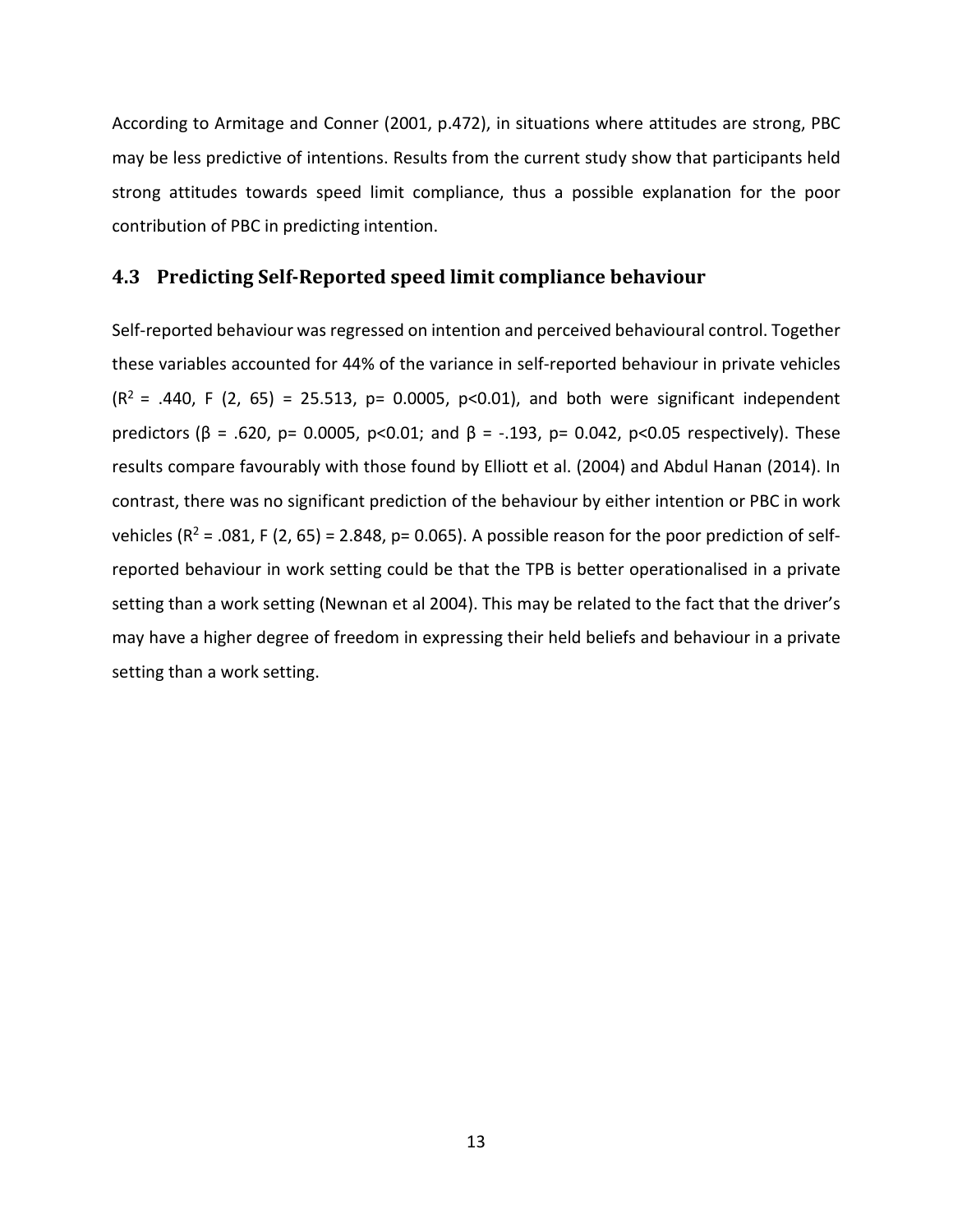

Figure 1: Path analysis of the TPB factors and their prediction of intention and behaviour with regards to compliance with speed limits.

## **4.4 Comparing TPB Constructs in Work and Private Settings**

Due to non-normality of several of the measurements, the non-parametric Wilcoxon sign rank test was used to compare the TPB constructs between work and private settings at a significance level of  $\alpha$  = 0.05. Results show that participants were relatively more likely to have favourable attitudes towards speed limit compliance ( $z = 2.756$ ,  $p=0.006$ ), more support from important others (z = 3.618, p=0.0005), perceived greater control of their behaviour (z = 2.272, p = 0.023), had stronger intentions to comply with speed limits ( $z = 3.308$ ,  $p = 0.001$ ) and self-reported more compliance to speed limits ( $z = 6.451$ ,  $p = 0.0005$ ) in a work vehicle than in a private vehicle (see Table 3.

Although the current study investigated compliance with speed limit, the results, comparatively differ slightly from those of Newnan et al. (2004) who found only intention to speed and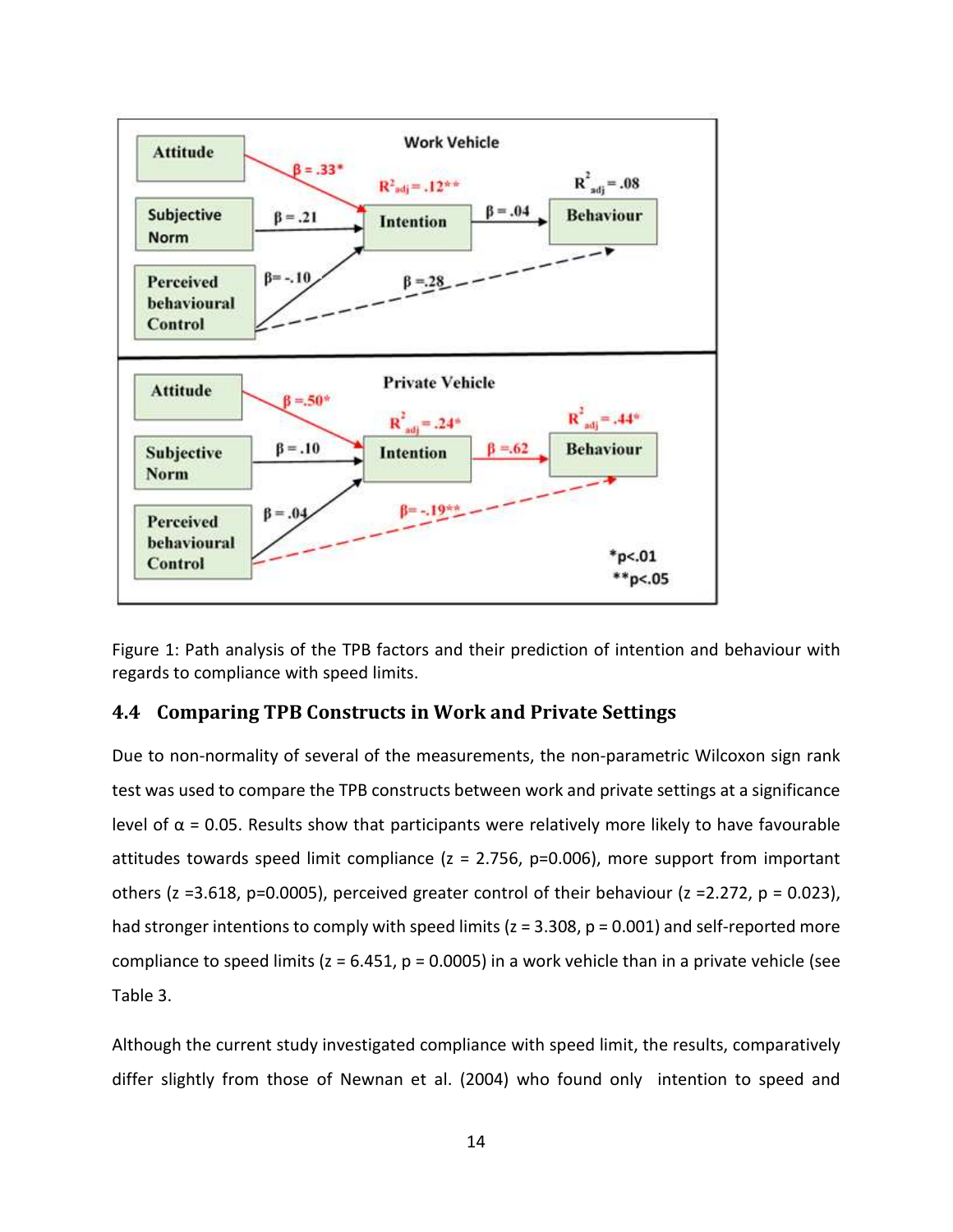subjective norm to be significantly more favourable in work vehicles than private vehicles. One possible explanation for this difference in findings is the use of only drivers who work in a company with a strong safety culture in this study, compared with the Newnam et al. study which involved drivers from organisations with extensive and less extensive safety regimes. It also seems reasonable to assume that, due to the difference in context (participants in the study are from a LMIC country) and the nature of the study in promoting speed limit compliance (a behaviour that is highly favoured by their company safety policies), participants in this study were more likely to portray themselves in a good light in work vehicles than in private vehicles.

| <b>Variables</b>                | <b>Median</b> |                | <b>Paired differences</b>    |
|---------------------------------|---------------|----------------|------------------------------|
|                                 | <b>Work</b>   | <b>Private</b> |                              |
| Attitude                        | 4.37          | 4.13           | $Z(67) = 2.756$ ; p= 0.006,  |
|                                 |               |                | p<0.01                       |
| Subjective Norm                 | 4.00          | 3.50           | $Z(67) = 3.618$ ; p= 0.0005, |
|                                 |               |                | p<0.01                       |
| <b>Behavioural</b><br>Perceived | 4.00          | 3.33           | $Z(67) = 2.272$ ; p= 0.023,  |
| Control                         |               |                | p<0.05                       |
| Intention                       | 5.00          | 4.75           | $Z(67) = 3.308$ ; p= 0.001,  |
|                                 |               |                | p<0.01                       |
| Self-reported Behaviour         | 4.78          | 3.44           | $Z(67) = 6.451$ ; p= 0.0005, |
|                                 |               |                | p<0.01                       |

Table 3: Statistical analysis of the TPB constructs in work and private vehicles

Note: A high median value indicates attitude, subjective norm, PBC and intention in favour of complying with the speed limit. A high score for self-reported behaviour indicates high levels of compliance with speed limit. Correlation is significant at the 0.05 level (2-tailed) (p <.05)

# **4.5 The relationship between TPB variables and objectively measured speeding behaviour in private settings**

The current study seeks to examine the association between objectively measured speeding behaviour obtained by means of GPS logged data from on-road driving, and TPB variables (obtained from the self-reported questionnaire) in a private vehicle (drivers' speeding behaviour could not objectively be measured in their work vehicles due to their company restrictions). To select a measure that is closely matched to the TPB measures, the speeding behaviour is defined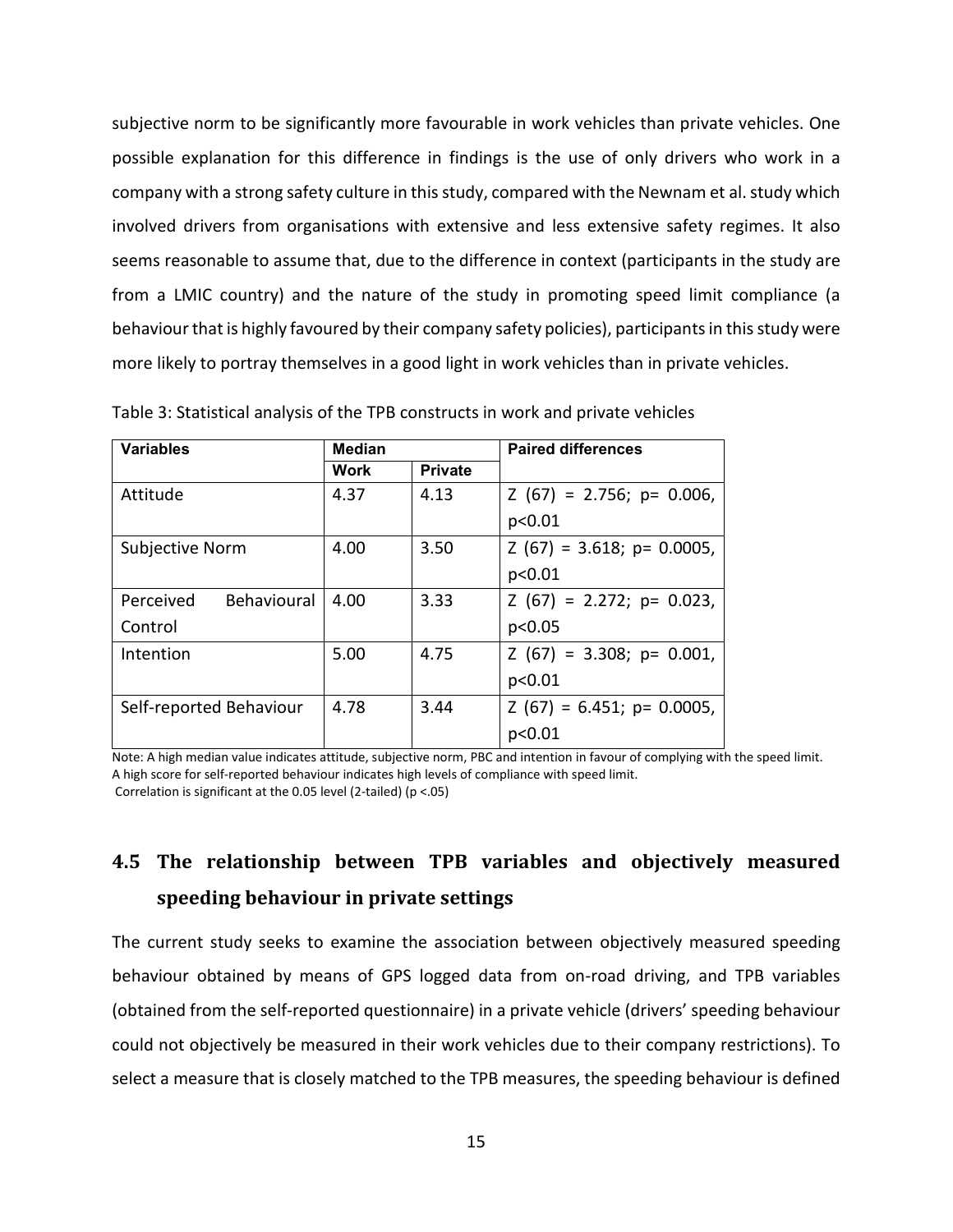as the percentage distance spent driving at 1km/h or more above the speed limit (PDAS) in the 50km/h speed zone. The 50 km/h speed limit is selected because it was used in the hypothetical driving scenario in the questionnaire.

|  | Table 4: Observed PDAS for all speed zones |  |  |  |  |
|--|--------------------------------------------|--|--|--|--|
|  |                                            |  |  |  |  |

| <b>Speed Zone</b> | <b>PDAS (%)</b> |
|-------------------|-----------------|
| 50                | 65.1            |
| 60                | 83.01           |
| 80                | 14.9            |

Table 4 present results for all speed zones. The results show speed limit violation was prevalent across all speed zones, with the lowest levels of compliance observed in the 60 km/h zone where participants drove in excess of the speed limit for 83% of the drive. Compliance with the speed limit was greatest on the 80km/h speed zone where participants drove in excess of the speed limit for about 15% of the drive on average. The data reported in this paper were collected as part of a larger study on the use of an advisory intelligent speed assistance (ISA). Only data relevant to the reported analysis are discussed.

|  |  |  |                                                              | Table 5: Median, Standard Deviation and Correlation Coefficients of TPB variables with |  |  |
|--|--|--|--------------------------------------------------------------|----------------------------------------------------------------------------------------|--|--|
|  |  |  | objectively measured speeding behaviour at 50km/h speed zone |                                                                                        |  |  |

| S/N            | <b>Variable</b>  | <b>Median</b> | <b>SD</b> | <b>PDAS</b> |
|----------------|------------------|---------------|-----------|-------------|
|                |                  |               |           | (%)         |
| 1              | Intention        | 5.0           | 0.7       | $-0.655*$   |
| $\overline{2}$ | <b>PBC</b>       | 3.33          | 0.9       | $-0.495*$   |
| 3              | <b>Attitudes</b> | 4.37          | 0.6       | $-0.368$    |
| 4              | Subjective Norm  | 4.0           | 4         | $-0.258$    |
| 5              | <b>PDAS</b> (%)  | 65.1          | 7.9       | 1.0         |

Note: A high median value indicates attitudes, subjective norm, PBC and intention in favour of complying with the speed limit \*= Correlation is significant at the 0.01 level (2-tailed) (p <.01)

\*\*= Correlation is significant at the 0.05 level (2-tailed) ( $p < .05$ )

Table 5 shows descriptive statistics and Spearman correlations in the TPB variables with observed behaviour. A high median score value indicating the TPB variable in favour of complying with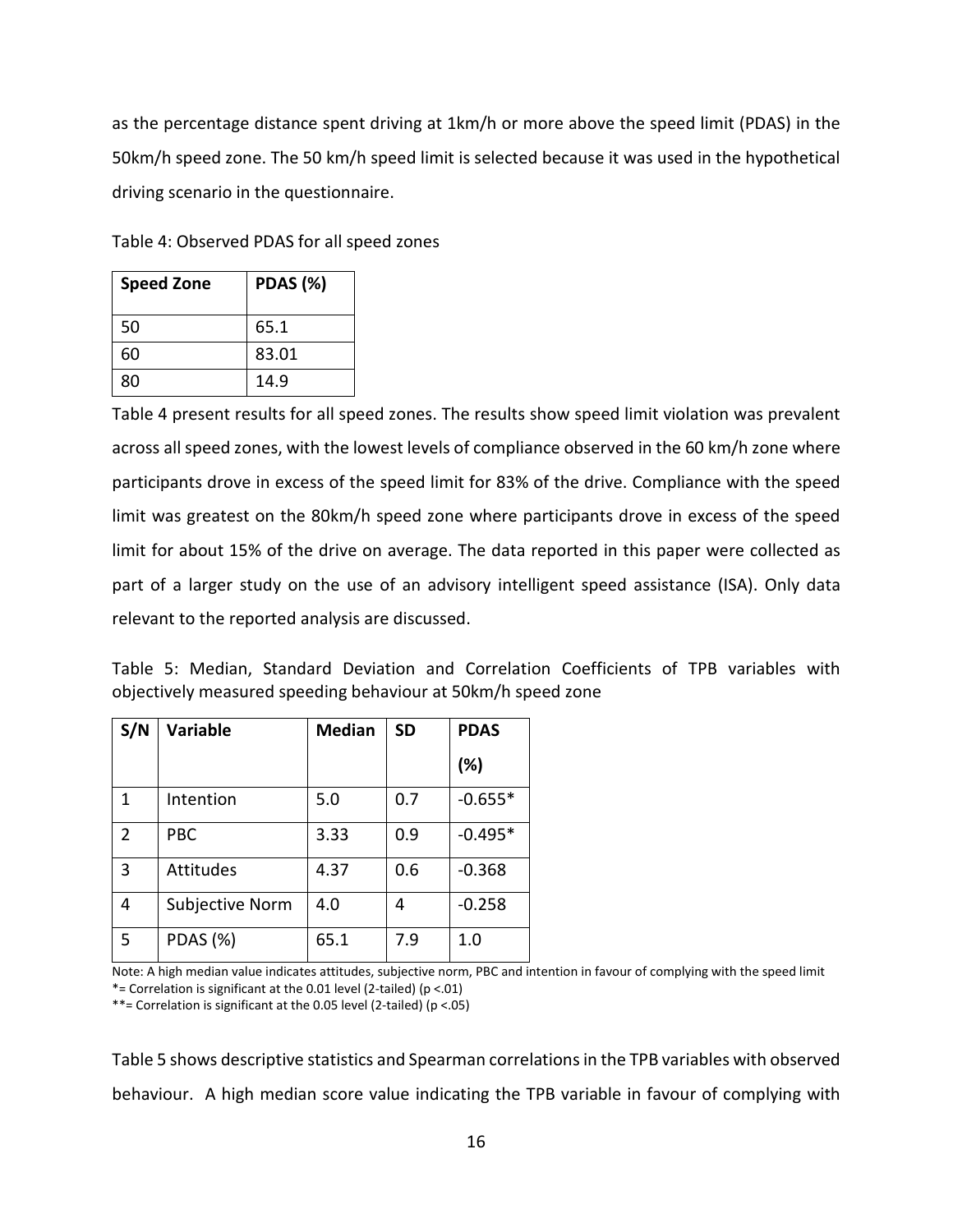speed limits. Analysis shows that drivers demonstrated high levels of intention, attitudes and subjective norm with regards to speed choice; however, their median PBC levels were just slightly favourable. The median percentage distance travelled at 1km/h or more above the speed limit was 65.1%. Results showed all TPB variables to be negatively correlated with the percentage distance spent driving at 1km/h or more above the speed limit. However, intentions (r= -0.655, p=0.002) and PBC (r=-0.495, p=0.026) appeared to be the strongest and only statistically significant correlations with the objectively measured behaviour. The negative correlations coefficients for intention and PBC indicate that participants with higher intention to comply with the speed limit or higher perceived behavioral control, exceeded the speed limit less often than those with lower intention to comply with the speed limit or lower perceived behavioral control. These findings are very similar those of Elliot et al. (2007) who also found intention and PBC to be negatively correlated with observed speeding behavior.

|          |                  |           |                   | Intention             |               |                           |  |  |  |  |
|----------|------------------|-----------|-------------------|-----------------------|---------------|---------------------------|--|--|--|--|
|          | Low              | intention |                   | <b>High intention</b> |               | <b>Paired differences</b> |  |  |  |  |
|          | $(N=7)$          |           | $(N=13)$          |                       | <b>Diff</b>   |                           |  |  |  |  |
|          | <b>Median</b>    | <b>SD</b> | <b>Median</b>     | <b>SD</b>             |               |                           |  |  |  |  |
| PDAS (%) | 70.9             | 4.6       | 62.3              | 7.9                   | 8.58          | $U = 10$ , $z = -2.813$ , |  |  |  |  |
|          |                  |           |                   |                       |               | $p = 0.003,$ **           |  |  |  |  |
|          | <b>PBC</b>       |           |                   |                       |               |                           |  |  |  |  |
|          | Weak PBC $(N=6)$ |           | <b>Strong PBC</b> | <b>Median</b>         |               | <b>Paired differences</b> |  |  |  |  |
|          |                  |           | $(N=14)$          |                       | <b>Diff</b>   |                           |  |  |  |  |
|          | <b>Median</b>    | <b>SD</b> | <b>Median</b>     | <b>SD</b>             |               |                           |  |  |  |  |
| PDAS (%) | 70.1             | 5.4       | 62.6              | 8.1                   | 7.5           | $U = 19$ , $z = -1.897$ , |  |  |  |  |
|          |                  |           |                   |                       |               | p= 0.062, NS              |  |  |  |  |
|          |                  |           |                   | <b>Attitudes</b>      |               |                           |  |  |  |  |
|          | <b>Less</b>      | positive  | <b>More</b>       | positive              | <b>Median</b> | <b>Paired differences</b> |  |  |  |  |
|          | attitudes        |           | attitudes         |                       | <b>Diff</b>   |                           |  |  |  |  |
|          | $(N = 8)$        |           | $(N=12)$          |                       |               |                           |  |  |  |  |
|          | Median           | <b>SD</b> | Median            | <b>SD</b>             |               |                           |  |  |  |  |

Table 6: Difference in percentage distance travelled at 1km/h or more above the speed limit (PDAS) on 50km/h speed zone to median split of TPB variables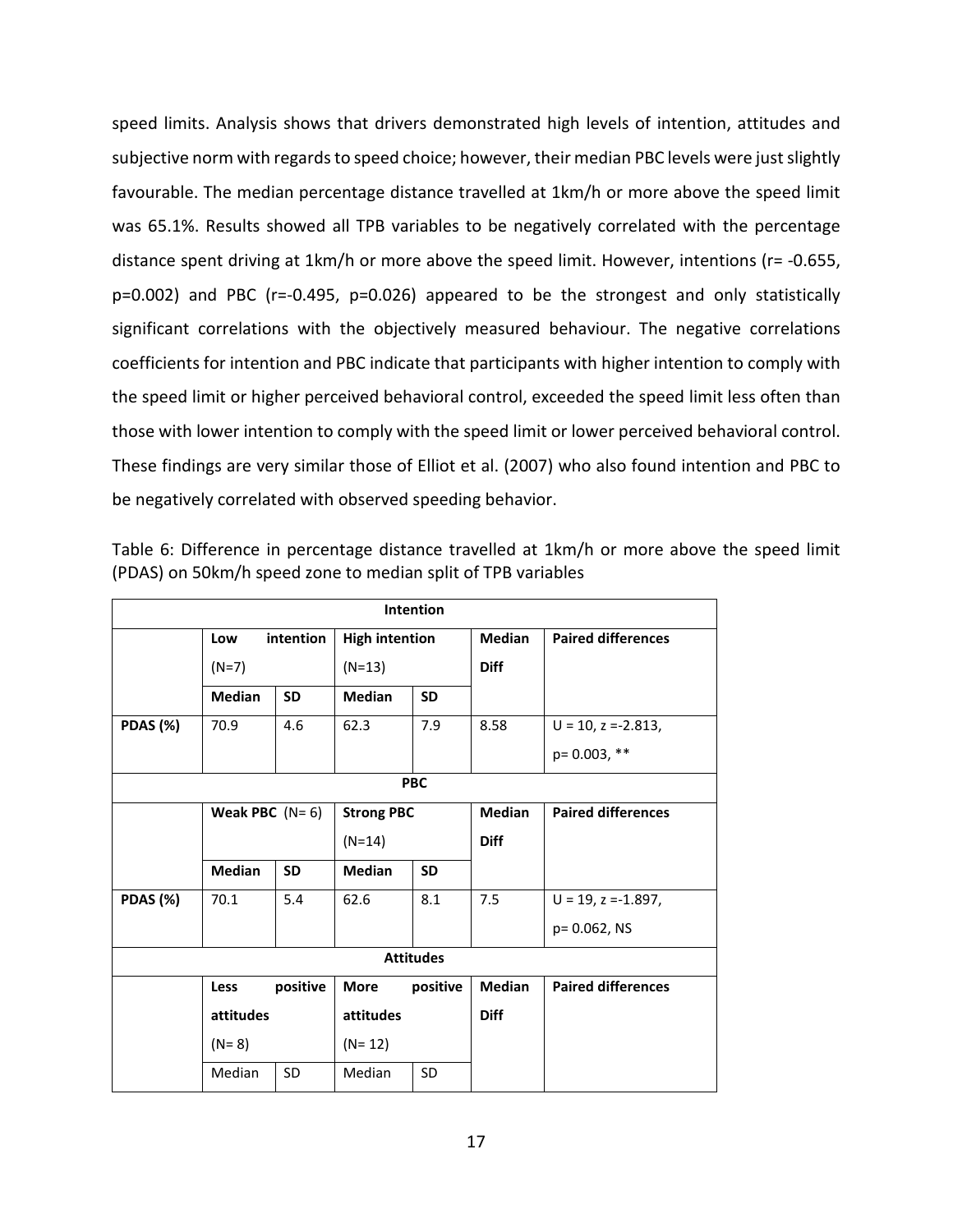| PDAS (%)        | 68.3           | 10.4      | 62.6                        | 6.2 | 5.7           | $U = 32$ , z = -1.234,    |
|-----------------|----------------|-----------|-----------------------------|-----|---------------|---------------------------|
|                 |                |           |                             |     |               | p= 0.238, NS              |
|                 |                |           | <b>Subjective Norm (SN)</b> |     |               |                           |
|                 | <b>Weak SN</b> |           | <b>Strong SN</b>            |     | <b>Median</b> | <b>Paired differences</b> |
|                 | $(N=8)$        |           | $(N=12)$                    |     | <b>Diff</b>   |                           |
|                 | Median         | <b>SD</b> | Median                      | SD  |               |                           |
| <b>PDAS (%)</b> | 69.3           | 9.6       | 62.6                        | 6.9 | 6.7           | $U = 33$ , $z = -1.157$ , |
|                 |                |           |                             |     |               | p= 0.270, NS              |

Note: A high median value indicates attitudes, subjective norm, PBC and intention in favour of complying with the speed limit Correlation is significant at the 0.05 level (2-tailed) (p <.05) NS = Not significant

Ideally, the relationship between the TPB variables and the objectively measured speeding behaviour would be done using a regression analysis as done in past studies (Conner et al., 2007; Elliot et al., 2007). However, due to the small sample size used in this study (only 20 participants completed the on-road part of the study), the sufficiency power for a regression is not met. Instead, a median split of the TPB variables was performed in order to create a dichotomous variable to compare differences in TPB constructs with the dependent variable being the percentage distance travelled at 1km/h or more above the speed limit. Spearman correlation (due to the non-normality of the data) was used to examine associations between objectively measured speeding behaviour and TPB constructs while a Mann-Whitney U-test (which is the non-parametric equivalent to independent-samples t-test) was used to examine group differences.

Table 6 presents results from a Mann-Whitney U test used to determine if there were differences in percentage distance travelled at 1km/h or more above the speed limit (PDAS) between the following types of drivers:

- a. Low and high intenders complying with the speed limit
- b. Weak and strong PBC
- c. Less and more positive attitudes
- d. Weak and strong support from significant other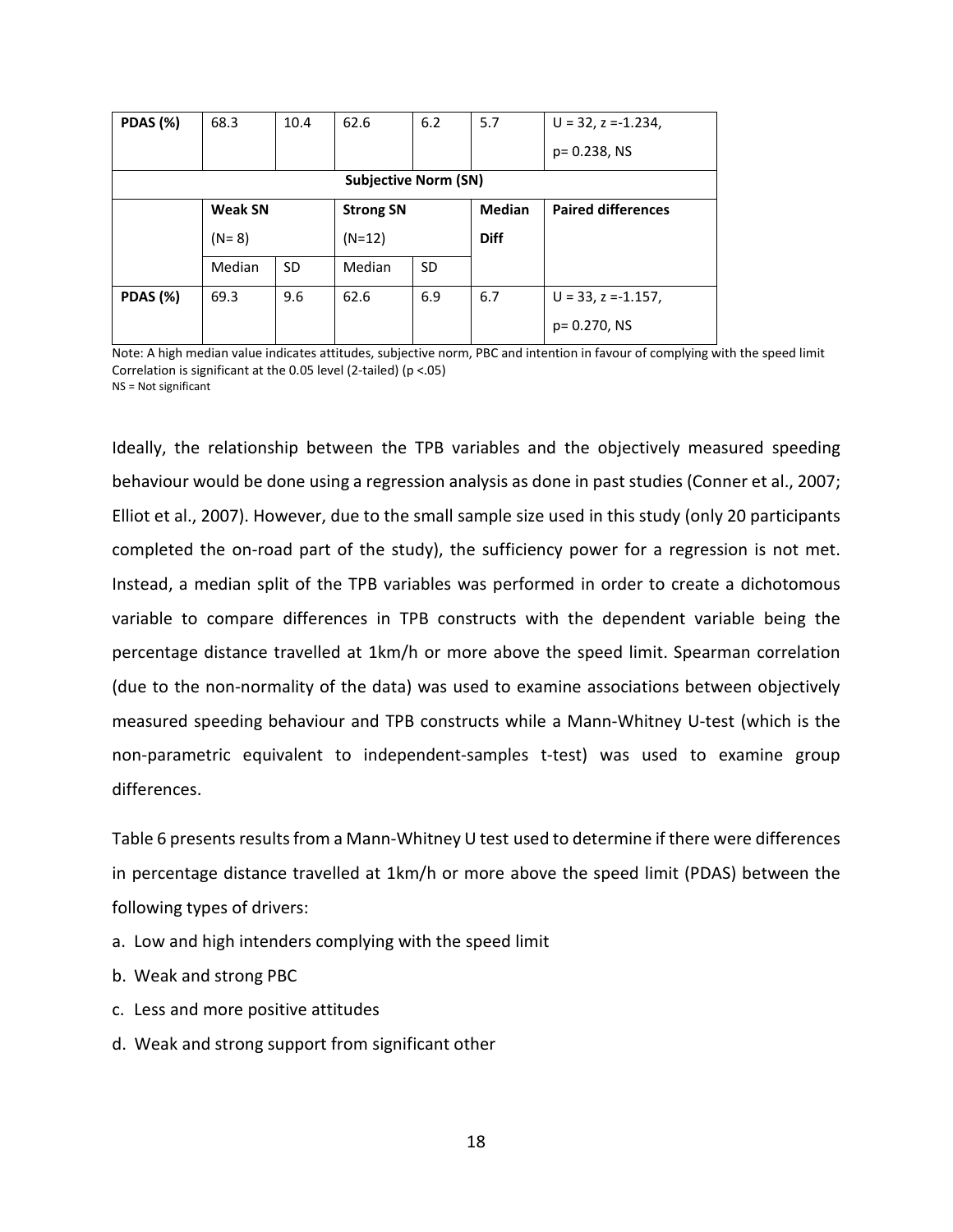The findings showed that median PDAS was statistically significantly higher for low intenders (70.8%) than for high intenders (62.3%), U=10, z=-2.813, p=0.003*.* This suggests that, even though participants generally showed high intentions to comply with speed limits, compared with low intenders, high intenders were likely to drive for longer distance without exceeding the speed limits. However, there was no other statistically significant effect on median PDAS for the other TPB variables analysed, that were potentially meaningful.

The high percentage distance spent driving at 1km/h or more above the 50km/h speed limit (65%) in the current study may be related to the concept of *"intention-behaviour gap*" which according to Elliot and Armitage (2009) relates to the gap between what drivers intend to do, and what they actually do. Sheeran (2002), postulates that the gap is caused by two groups: "Inclined Abstainers" (example drivers with positive intention but who fail to act), and "Disinclined Actors" (example drivers who comply with speed limits despite their negative intention to do so). The participants in this study may fit into the former, as they held positive intentions which were not completely translated into behaviour as seen in their high percentage distance travelled at 1km/h or more above the 50km/h speed limit in their private vehicles. Elliot et al. (2003) conclude that the reason why positive intention of most drivers to speed limit compliance is not always translated to the target behaviour is that speeding is habitual, and habits tend to interfere with the process of translating motivation to action. This is supported by Musselwhite et al. (2010) who argue that regardless of whether a person intends to drive in a safe manner or does not intend to, habitual processes (automatic or mindless processes developed out of frequent experience with the environment and occur without fore thoughts or conscious information processing) tend to supersede cognitive processing (systematic appraisal of information before acting).

PBC showed a significant negative correlation with observed behaviour, but no significant differences between drivers with weak and strong perceived control of their speed choice. Though not significant, the size of the p values = 0.062 shows that the finding may be meaningful.

Finally, it is not surprising that drivers' attitudes and subjective norm did not have any statistical significance in terms of either correlations or differences between the dichotomous groups with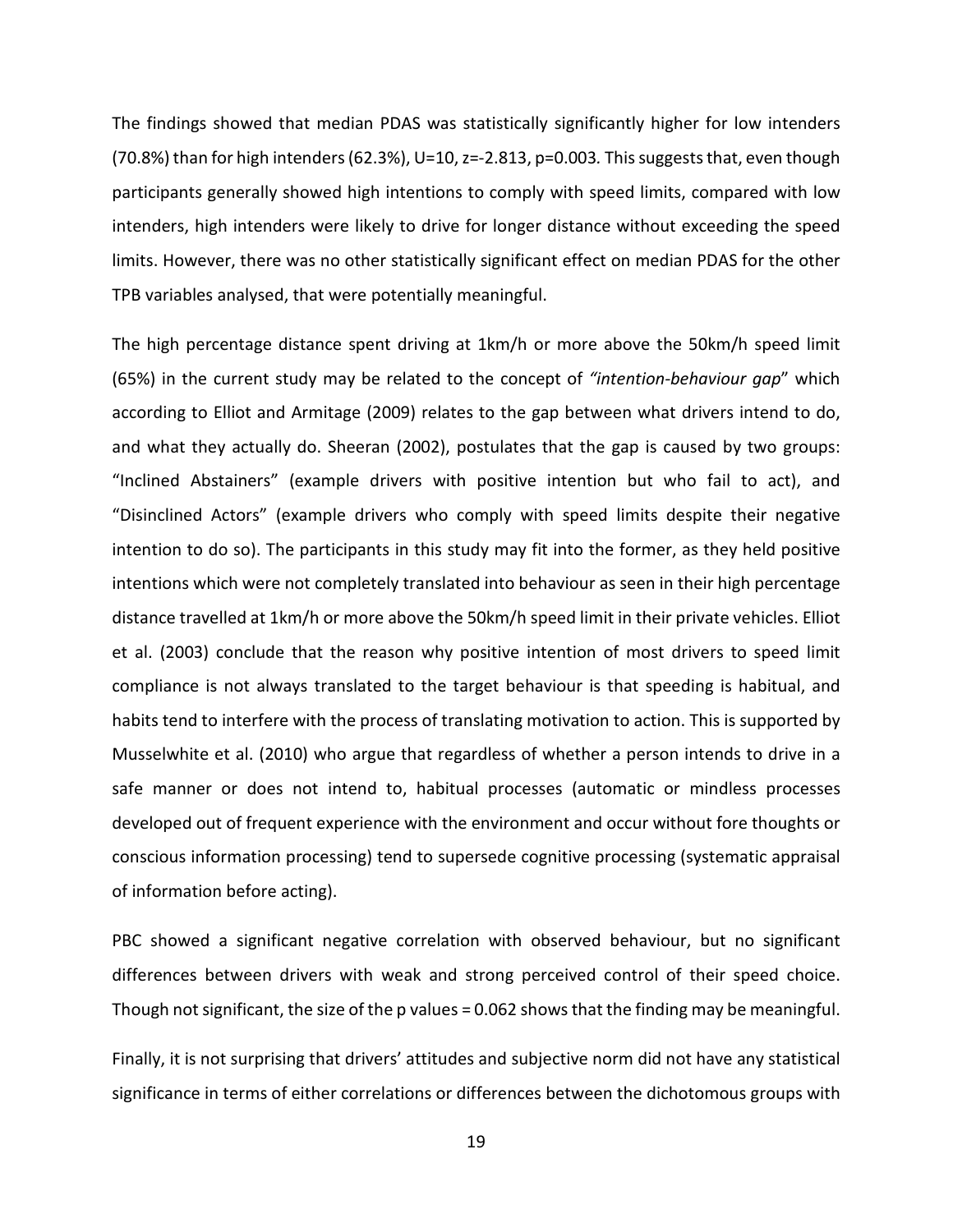the objectively measured speeding behaviour. According to the TPB, both variables can only predict behaviour through intention and not directly.

# **5 Conclusions**

Using the Theory of Planned Behaviour (TPB), this paper investigated the socio-cognitive determinants of speeding behaviour of drivers who work in a company with strong safety culture in their work and personal vehicles. It also sought to understand the relationship between TPB variables and objectively measured speeding behaviour. A few theoretical and practical implications have emerged from the study for organizational and road safety policies implementation. A key finding from the study is the identification of attitudes towards speed limit compliance as the main predictor of drivers' intentions to comply with speed limits in both work and private vehicles. This could serve as a tool in developing future interventions in this context. It can be recommended that behavioural interventions aimed at reducing speed limit violation among Nigerian drivers should target their attitudes (drivers' positive or negative evaluation to performing the behaviour). For instance, campaigns strengthening positive beliefs and confirming the consequences of speeding can provide useful and stable bases for interventions. Persuasive strategies, such as highlighting the losses in terms of grief and properties affecting other road users and children, can help translate their held beliefs into favourable behaviour.

Also, as suggested in the present study, the TPB was better at predicting drivers' intentions to comply and self-reported behaviour in private than work vehicles. According to Newnam et al. (2004), it is quite possible that the TPB is better operationalised in the private-setting than in a work setting, which can be further explained with the adaptation of the TPB measures from past studies examining general driving, therefore increasing its utility in prediction in the private vehicles.

One key finding from this study is that the organisational guidance on safety culture does not necessarily influence employees' personal beliefs and behaviour. Anecdotal evidence suggests that companies with a strong safety culture keep a "lid" on drivers expressing their true attitudes even if they might have them. Driving for such companies do not automatically change held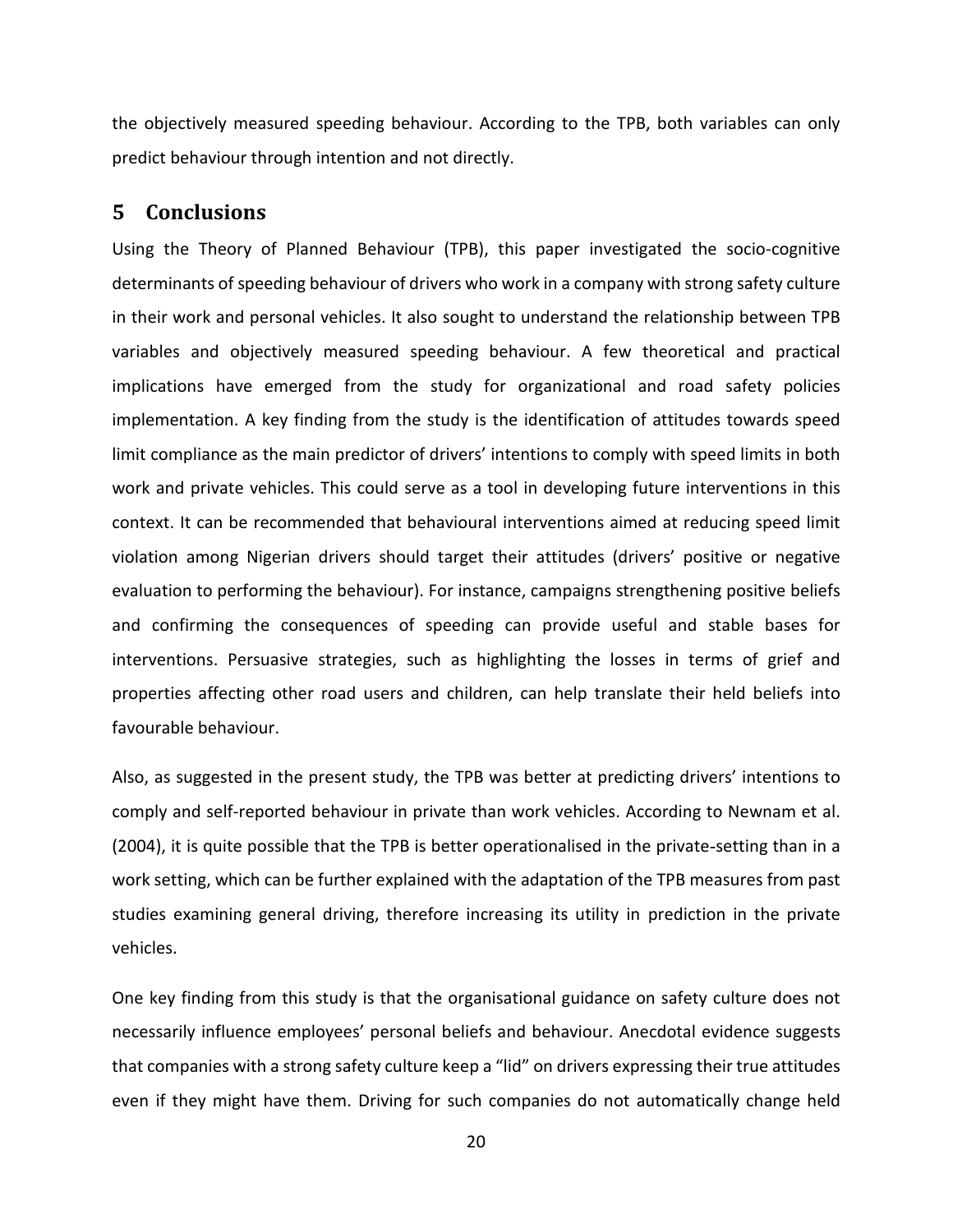beliefs and habits, but only suppresses them when at work with drivers being free to express this beliefs and habits in non-work settings. Drivers have more degree of freedom in their private driving than in work driving, as in the former there is no anticipated fear of losing their jobs. Thus, it is very likely for a driver to have negative attitudes that cannot be expressed in a work vehicle, as there is more control in this setting than in the private driving. Clearly, this is an important distinction to understand because these elevated propensities for risk-taking in private settings suggest very different intervention strategies in a non-work setting. Thus, it is important to establish how organisations can bring the work and private attitudes of their employees together. Possible interventions may include options for organisations to internalise speed limit compliance messages and training for drivers, rather than emphasising too much on work safety. For instance, organisational speed limit compliance campaigns should be designed to encourage reinforcement of speed limit compliance as 'the right thing to do'. Companies should encourage their drivers to imbibe safety as a way of life through continuous support, and provide rewards for compliance, rather than putting employees under undue pressures.

This study was able to examine the relationship between drivers' objectively measured speeding behaviour in their private vehicles and their TPB variables. Although the sample size of the data was not sufficient in the prediction of the relationship using the logistical model, correlation analyses suggested that drivers' intention and PBC were negatively associated with their observed behaviour. Also, the median split of the TPB variables revealed that compared with low intenders, high intenders were likely to drive for longer distance without exceeding the speed limits.

In conclusion, though small, the sample size for the current study appears to reflect the underlying fleet driver's population with regards to working in a company with strong safety culture and ownership of a private car in Nigeria. It is important to treat these results with some level of caution as it is not possible to generalise the findings to the wider population of drivers who work for fleet companies with strong safety culture. Future research should attempt to involve organisations that do not have strong safety culture for their drivers (e.g. companies that deal with less hazardous or expensive materials). Such a study will not only provide more insights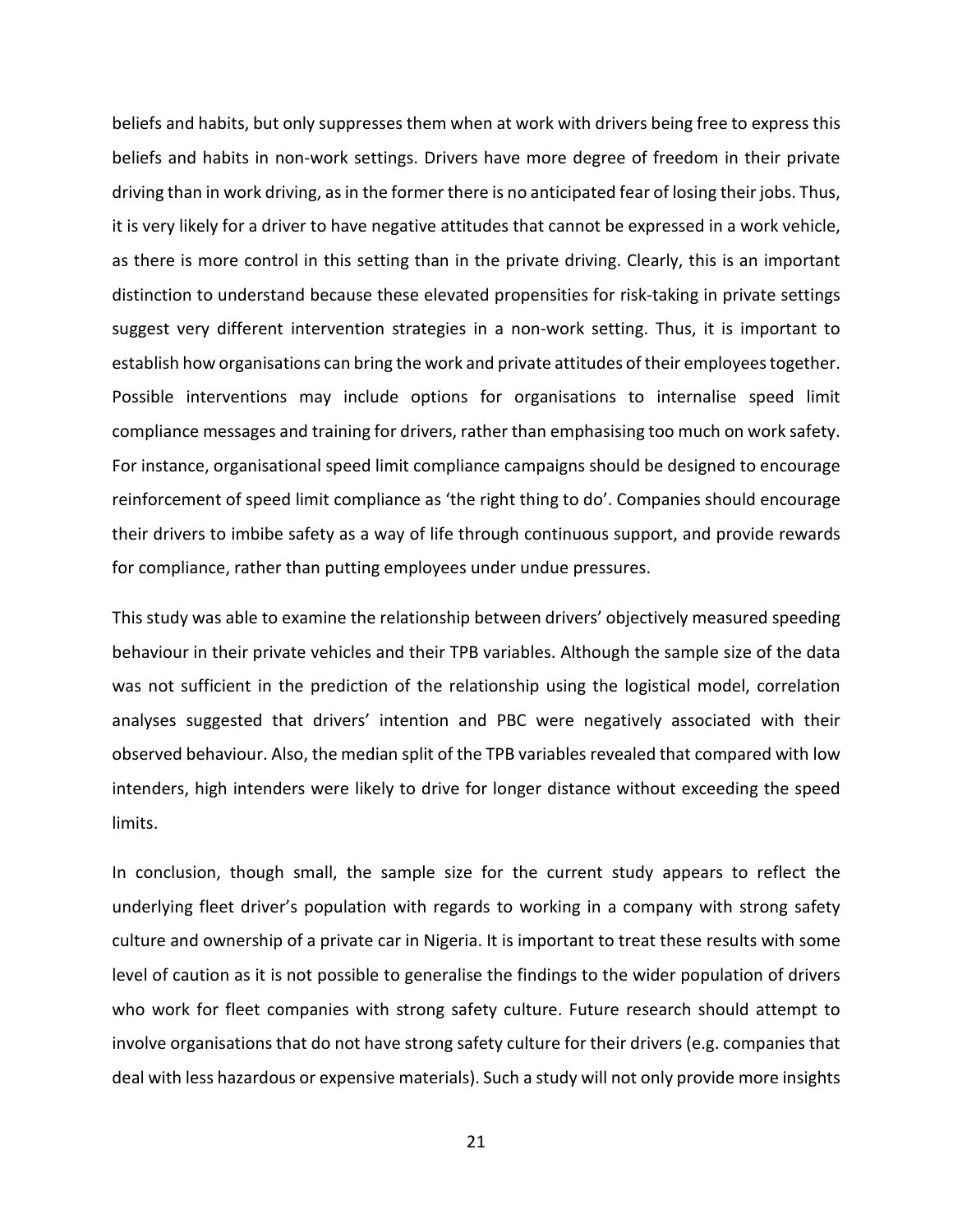regarding the differences in attitudes and behaviour between organisations with strong and those with lenient safety cultures but would also help to explain the variance in the behaviour of drivers in the work and private settings.

#### **Acknowledgement**

This study was made possible with the financial support of Cross River University of Technology, Calabar through its Tertiary Education Trust Fund intervention and the Institute for Transport Studies, University of Leeds, UK.

### **References**

Abdul, H S. (2014). An application of an extended theory of planned behaviour to understand drivers' compliance with the school zones speed limit in Australia and Malaysia. Doctoral dissertation, Queensland University of Technology.

Adams-Guppy, J. R., & Guppy, A. (1995). Speeding in relation to perceptions of risk, utility and driving style by British company car drivers. *Ergonomics*, *38*(12), 2525-2535.

Ajzen, I., & Fishbein, M. (1980). Understanding attitudes and predicting social behaviour. Englewood Cliffs, NJ: Prentice-Hall.

Armitage, C J., & Conner, M. (2001). Efficacy of theory of planned behaviour: A meta-analytic review. *British Journal of Social Psychology*, 40 (4), 471-499.

Casey, T., Griffin, M. A., Flatau Harrison, H., & Neal, A. (2017). Safety climate and culture: Integrating psychological and systems perspectives. Journal of Occupational Health Psychology, 22(3), 341–353.

Conner, M., Lawton, R., Parker, D., Chorlton, K., Manstead, A. S., & Stradling, S. (2007). Application of the theory of planned behaviour to the prediction of objectively assessed breaking of posted speed limits. *British Journal of Psychology, 98(3), 429-453*

Department for Transport (DfT) (2004). Safety culture and work-related road accidents, Road Safety Research Report No. 51 London.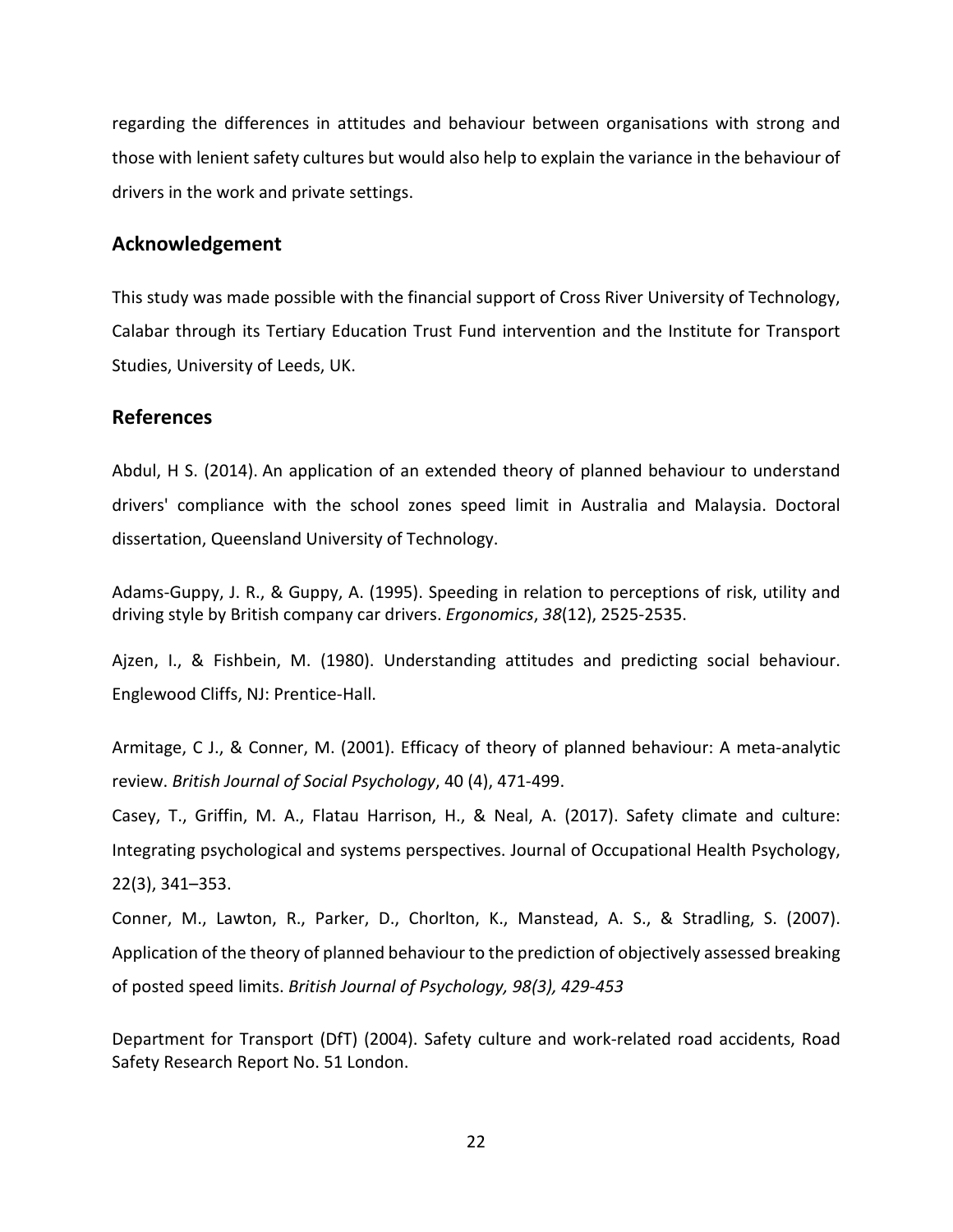Downs, C.G., Keigan, M., Maycock, G. & Grayson, G.B. (1999). *The safety of fleet car drivers: A review (TRL Report 390) Crowthorne, Berkshire: Transport Research Laboratory.*

Driscoll, T., Marsh, S., McNoe, B., Langley, J., Stout, N., Feyer, A. M., & Williamson, A. (2005). Comparison of fatalities from work related motor vehicle traffic incidents in Australia, New Zealand, and the United States. *Injury Prevention*, *11*(5), 294-299.

Edwards, J. R., Davey, J., & Armstrong, K. (2013). Returning to the roots of culture: A review and re-conceptualisation of safety culture. *Safety Science*, 55, 70–80. Elliott, M. A., Armitage, C. J., & Baughan, C. J. (2003). Drivers' compliance with speed limits: an application of the theory of planned behaviour. *Journal of Applied Psychology*, *88*(5), 964. Edwards, J., Freeman, J., Soole, D., & Watson, B. (2014). A framework for conceptualising traffic safety culture. Transportation research part F: traffic psychology and behaviour, 26, 293-302.

Elliott, M. A., Armitage, C. J., & Baughan, C. J. (2004). Applications of the theory of planned behaviour to drivers' speeding behaviour. Department for Transport Behavioural Research in Road Safety Fourteenth Seminar. 157-169.

Elliott, M. A., Armitage, C. J., & Baughan, C. J. (2007). Using the theory of planned behaviour to predict observed driving behaviour. *British Journal of Social Psychology, 46(1), 69-90.*

Elliot, M.A & Armitage, C. J (2009). Testing the effects of a volitional intervention on drivers' compliance with speed limits: selected findings from a study on implementation intentions. Behavioural Research in Road Safety Seventeenth Seminar. Department of Transport London, United Kingdom, 151-161.

Federal Road safety Corps (2017). 2017 FRSC Annual Report. Retrieved from: https://frsc.gov.ng/wp-content/uploads/2018/09/AnnualReport2017.pdf

Fishbein, M., & Manfredo, M. J. (1992). A theory of behaviour change. In M. J. Manfredo (Ed.),Influencing human behaviour: Theory and applications in recreation, tourism, and natural resources management Champaign, IL: Sagamore Publishing, 29–50.

Haglund, M., & Åberg, L. (2000). Speed choice in relation to speed limit and influences from other drivers. *Transportation Research Part F: Traffic Psychology and Behaviour*, *3*(1), 39-51.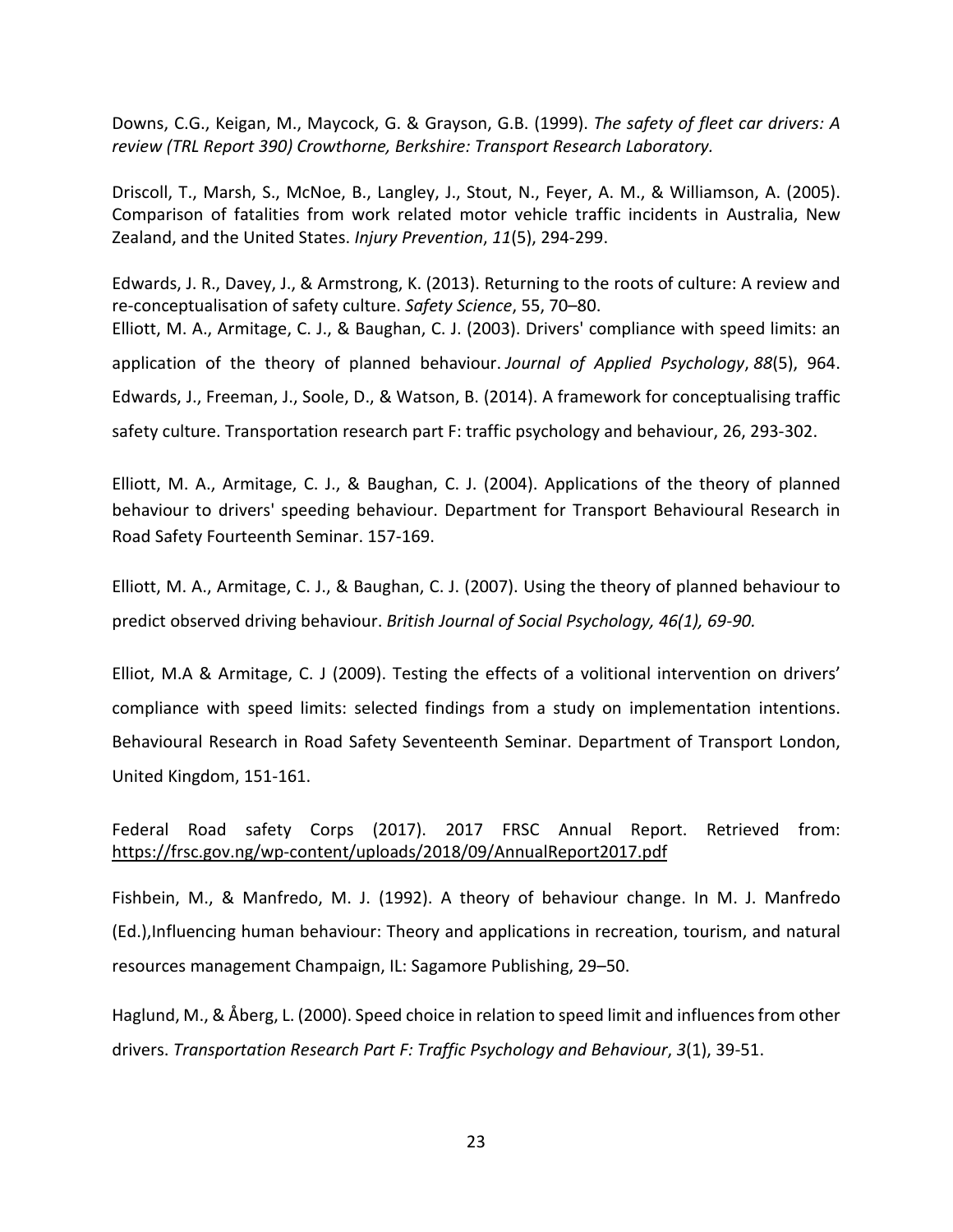Haworth, N., Tingvall, C., & Kowadlo, N. (2000). Review of best practice road safety initiatives in the corporate and/or business environment. *Monash University Accident Research Centre Reports*, *166*, 119.

Islam, T. M., Thue, L., & Grekul, J. (2017). Understanding Traffic Safety Culture: Implications for Increasing Traffic Safety. Transportation Research Record, 2635(1), 79-89.

Lajunen, T., Parker, D., & Summala, H. (2003). The Manchester Driver Behaviour Questionnaire: a cross-cultural study. *Accident Analysis and Prevention, 942,* 1-8.

Lund, I. O., & Rundmo, T. (2009). Cross-cultural comparisons of traffic safety, risk perception, attitudes and behaviour. *Safety Science*, *47*(4), 547-553.

Mokarami, H., Alizadeh, S. S., Pordanjani, T. R., & Varmazyar, S. (2019). The relationship between organizational safety culture and unsafe behaviors, and accidents among public transport bus drivers using structural equation modeling. Transportation research part F: traffic psychology and behaviour, 65, 46-55.

Musselwhite, C., Avineri, E., Fulcher, E., Goodwin, P., & Susilo, Y. (2010). Understanding public attitudes to road-user safety–literature review: final report road safety research report no. 112. Department for Transport. London.

Naevestad, T. O., & Bjornskau, T. (2012). How can the safety culture perspective be applied to road traffic?. *Transport reviews*, *32*(2), 139-154.

Newnam, S. A., Watson, B. C., & Murray, W. (2002). A comparison of the factors influencing the safety of work-related drivers in work and personal vehicles. Proceedings of the Road Safety Research, Policing and Education Conference. Adelaide: Transport SA, 488-495.

Newnam, S., Watson, B., & Murray, W. (2004). Factors predicting intentions to speed in a work and personal vehicle. Transportation. Research. Part F: Psychology. 7, 287–300.

Parker, D., Manstead, A. S. R., Stradling, S. G., & Reason, J. T. (1992). Intention to commit driving violation: An application of the Theory of Planned Behaviour. *Journal of Applied Psychology*, 77(1), 94-101.

Parker, D., Stradling, S. G., & Manstead, A. S. (1996). Modifying beliefs and attitudes to exceeding the speed limit: An intervention study based on the theory of planned behaviour. *Journal of Applied Social Psychology*, *26*(1), 1-19.